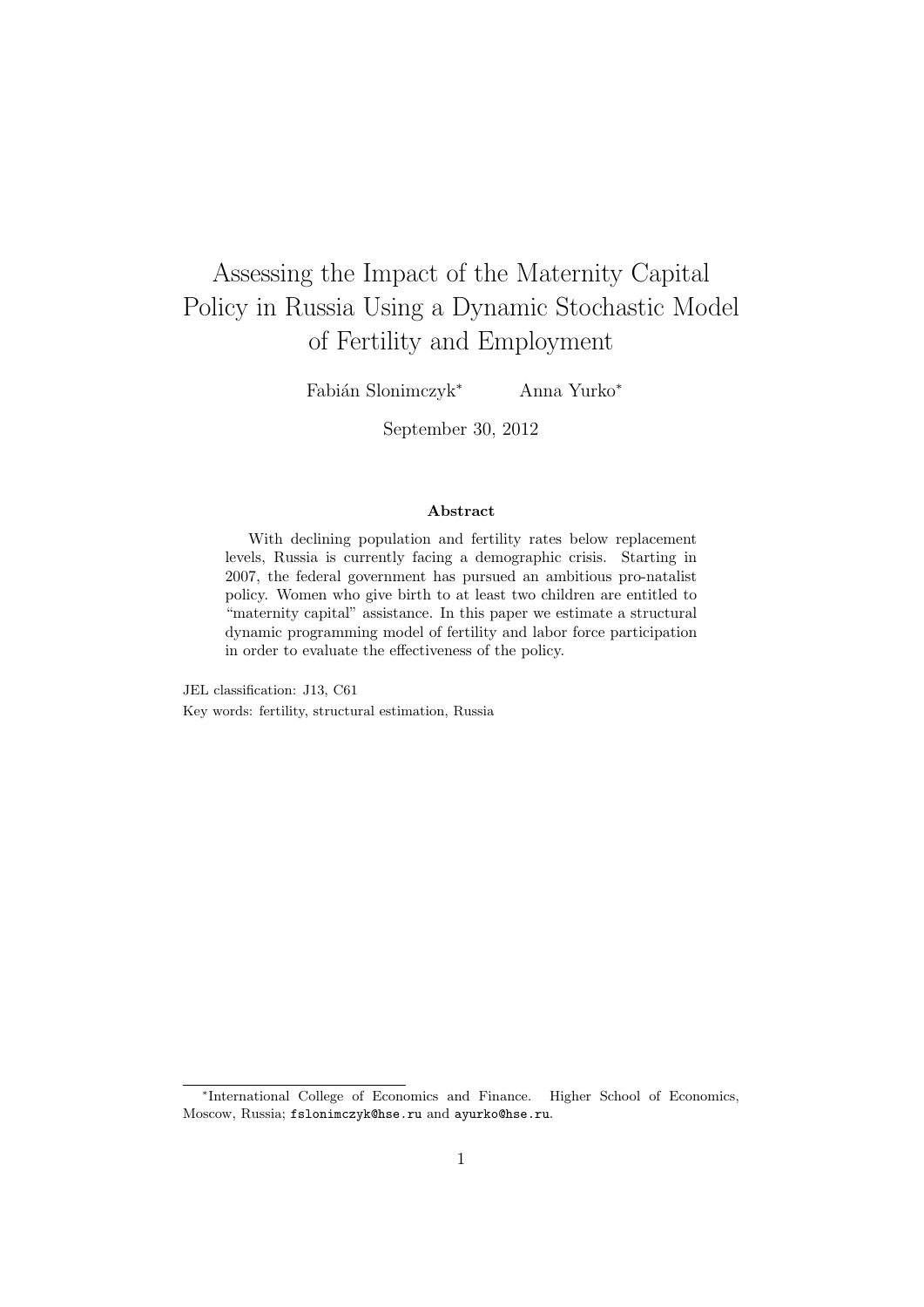## 1 Introduction

For several decades now, economists have theorized fertility decisions as a special case of consumers' utility maximization problem.<sup>1</sup> Children produce certain satisfactions and have a net cost, and couples have to decide on the optimal number of children. A more recent development involves the recourse by a number of governments to the use of direct financial incentives in an attempt to revert declining fertility rates. While the details are different in each case, Australia, France, Germany, Canada (the province of Quebec), and Spain have all offered "baby bonuses" to couples.

Russia is among the countries with very low fertility rates: its total fertility rate (TFR) over the period  $2001-2005$  was only  $1.3<sup>2</sup>$  In order to encourage women to have more children, the State Duma (Russian Parliament) passed a law in December of 2006 establishing new measures of government support for families with children, commonly known as the maternity capital (MC) program. According to the law, starting in January 2007 women that give birth to or adopt a second or consecutive child are entitled to special financial assistance. The program is scheduled to expire by the end of  $2016<sup>3</sup>$ 

MC assistance comes in the form of a certificate that entitles its holder to receive funds in the amount of approximately \$11, 000 at any time after the child reaches the age of three.<sup>4</sup> The money can be used for a limited number of purposes. Specifically, parents can receive these funds if they intend to spend them on: 1) acquiring housing, 2) paying for a childs education, or 3) investing in the mothers retirement fund. Women can apply for MC funds only once in their lifetimes.

Through the end of 2011, the Russian government has issued over three million MC certificates.<sup>5</sup> At the approximate value of  $$11,000$  per certificate, total liabilities due to the MC program are growing at a rate above \$7 billion per annum, or 2.4% of total federal government expenditures in 2011. In comparison, the fraction of the federal budget dedicated to education was 4.85%. Fortunately for public finances, parents are in no rush to claim and spend the money: out of the issued certificates only 26% have been claimed so far, most of them (98.1%) used on acquiring and improving

<sup>&</sup>lt;sup>1</sup>See Becker (1960) for an early formulation. Hotz et al. (1997) and Arroyo and Zhang (1997) review the literature.

<sup>&</sup>lt;sup>2</sup>The TFR is defined as the total number of children born to the average woman over her lifetime. It is computed as the sum of the current age-specific fertility rates. Population size is steady when the TFR is around 2.1.

<sup>3</sup>Currently, there is discussion over whether to extend the program until the end of 2025.

<sup>&</sup>lt;sup>4</sup>The amount in Russian rubles is revised annually to adjust for inflation.

<sup>5</sup>Source: Ministry of Healthcare and Social Development, Russia, http://www. minzdravsoc.ru/health/child/154.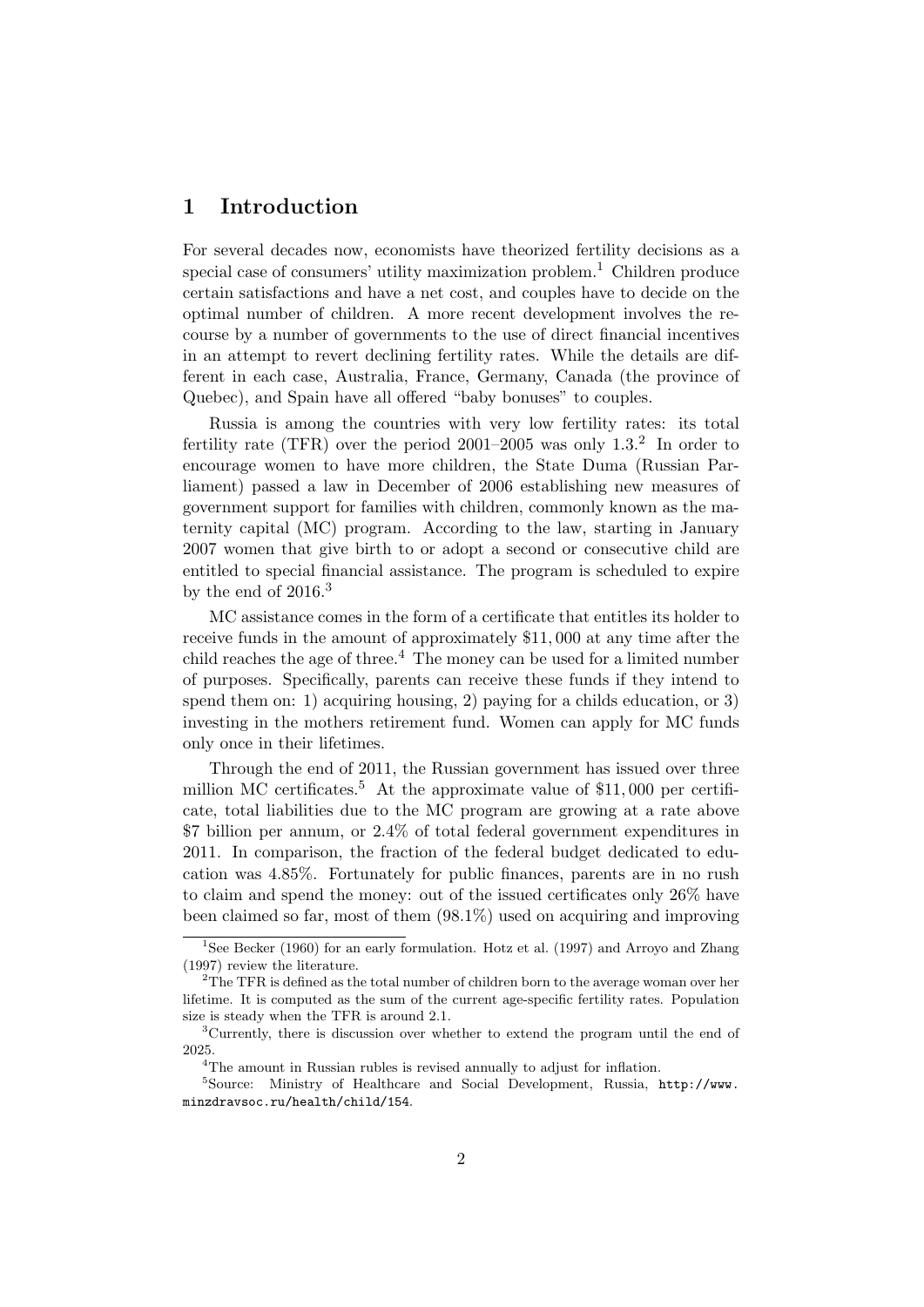housing conditions.

How effective is this policy in increasing fertility? In 2006, Gary Becker wrote in his blog on the expected effect of the proposed MC policy: "I would guess that Russian fertility would increase by about 10–20 percent from current levels, or from the present total fertility rate of 1.28 to perhaps as high as 1.55." As of 2009, Russia's TFR was 1.54. It seems that Becker's prediction has been correct and the policy results in more births.

Predictably, the government attributes the higher birth rates to its policies, specifically to the MC program. Russian demographers are more skeptical, however, noting, on one hand, that the TFR has been increasing since 2000 at approximately constant rates and, on the other hand, that TFR and other aggregate measures of fertility are very unreliable indicators of actual fertility behavior (Zakharov, 2012).

There are some previous studies that investigate the effect of financial incentives on fertility. For example, Dickert-Conlin and Chandra (1999) estimate that increasing the tax benefit of having a child by \$500 raises the probability of having the child in the last week of December by 26.9 percent. Similarly, using three substantial changes in tax policy in France, Chen (2011) finds mixed evidence that fertility responds to positive and negative changes in tax incentives. Gans and Leigh (2009) find that in Australia over 1000 births were "moved" so as to ensure that their parents were eligible for the Baby Bonus, with about one quarter being moved by more than one week. Finally, Milligan (2005) finds that the introduction of a pronatalist transfer policy in the Canadian province of Quebec had a strong effect on fertility.

In order to investigate whether the MC program has been successful in increasing fertility rates, in this paper we estimate a dynamic stochastic discrete choice model of fertility and employment. We then use the estimates of the structural parameters to predict the effect of the policy. The model we estimate builds on previous dynamic fertility models such as Wolpin (1984), Francesconi (2002) and Todd and Wolpin (2006). The decision horizon for each woman begins at age 22, after schooling is completed, and ends at the retirement age of 55.<sup>6</sup> At each age, a woman decides whether to work or not and whether to have a child or not, so as to maximize the expected discounted present value of remaining lifetime utility. The birth decision can only be made during the fertile period, which is assumed to end at age 40.

The woman's utility at every age depends on her current period's decisions, the number of children she already has, her consumption, work

 ${}^{6}$ The purpose of the MC policy is to encourage women to have more than one child. While many women start having children before the age of 22, the majority does not have more than one child before that age. In fact, in our sample we do not observe any women younger than 22 with more than one child.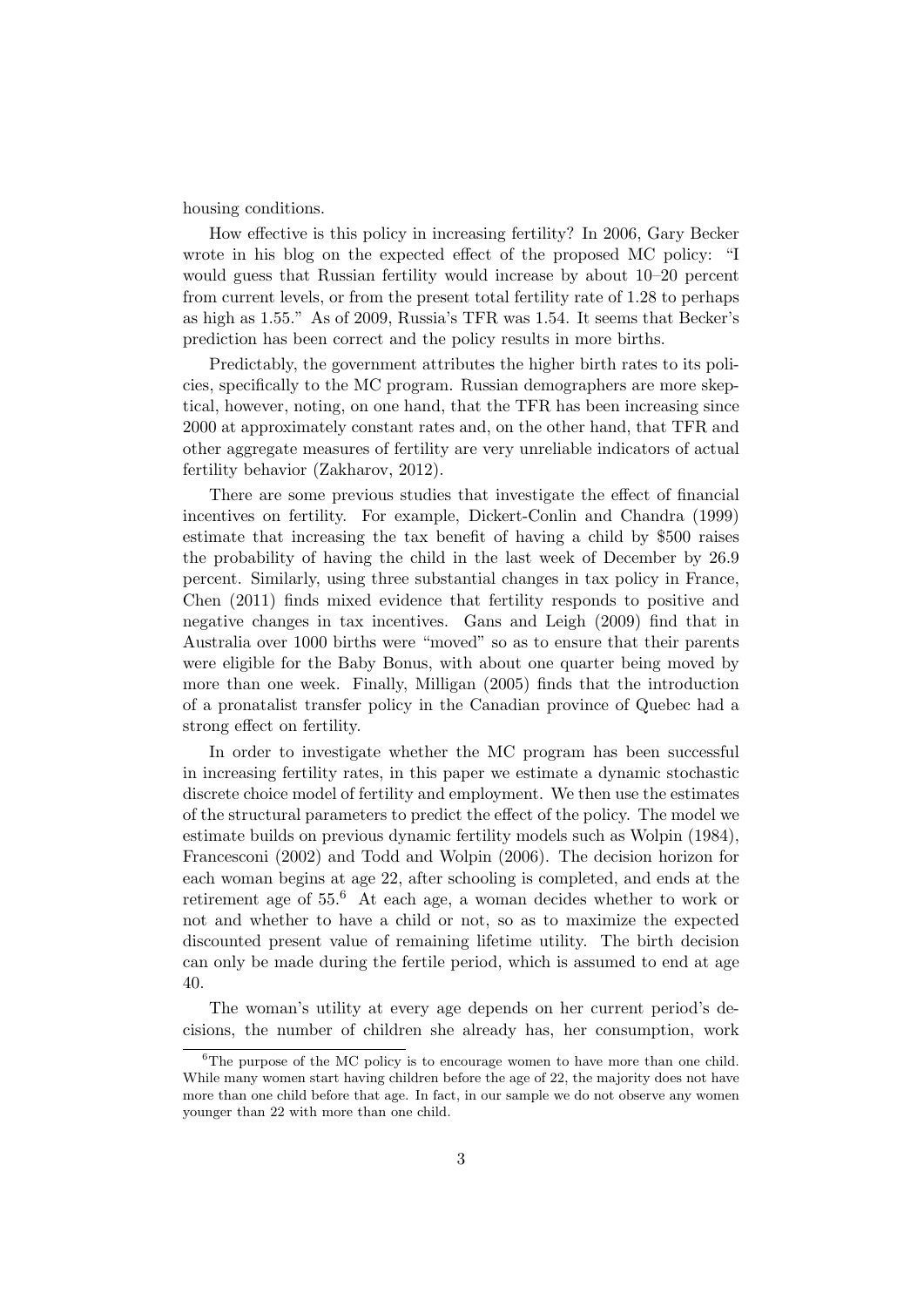experience, and schooling. Her consumption is the difference between her income, which consists of her wages if she chooses to work and other income of her household (including, possibly, a partner's income), and the expenses of raising children and working outside the home if she works. The woman's earnings are endogenous and stochastic, and depend on her work experience and schooling. The utility function is specified so as to allow for both psychic costs and benefits of working and having children.

Current decisions affect the future: the decision to work increases her work experience and the decision to have a child increases the future number of children she needs to raise. The model is solved by backwards induction for each element of the state space at every age. The structural parameters of the model are estimated using individual level data on choices and earnings via the simulated maximum likelihood method.

We find that the MC policy has had almost no effect in increasing the number of births. Our results indicate that women in Russia are sensitive to economic incentives, so a well-designed pro-natalist policy should be effective. Our preliminary conclusion is that the design of the MC policy, in particular the fact that it can only be used for specific purposes, deems it ineffective.

The paper is structured as follows. Section 2 presents the model and the estimation method. Section 3 describes the data and section 4 presents estimation results. Finally, section 5 presents simulation results and concludes.

## 2 The Model

This section presents a dynamic stochastic model of fertility and labor force participation. We consider a woman making decisions among discrete choices at each point in time so as to maximize the present value of expected lifetime utility. The model focuses on two decisions. First, at each age  $t$  the woman decides whether to participate in the job market  $(l_t = 1)$ .<sup>7</sup> Second, women in fertile age can choose to give birth  $(n_t = 1)$ . To simplify matters, we assume fertility is a deterministic process over which women have full control.<sup>8</sup> We index the four mutually exclusive alternatives facing women by  $j$ :

<sup>7</sup>Part-time work is relatively rare in Russia. Only 3.3% of employed women in our sample work 20 or less hours per week. For this reason, we do not allow for separate fulland part-time participation decisions.

<sup>8</sup>Other studies, such as Hotz and Miller (1988), specify complex stochastic functions that make the probability of a birth depend on, among other factors, birth control intensity and the age of the mother.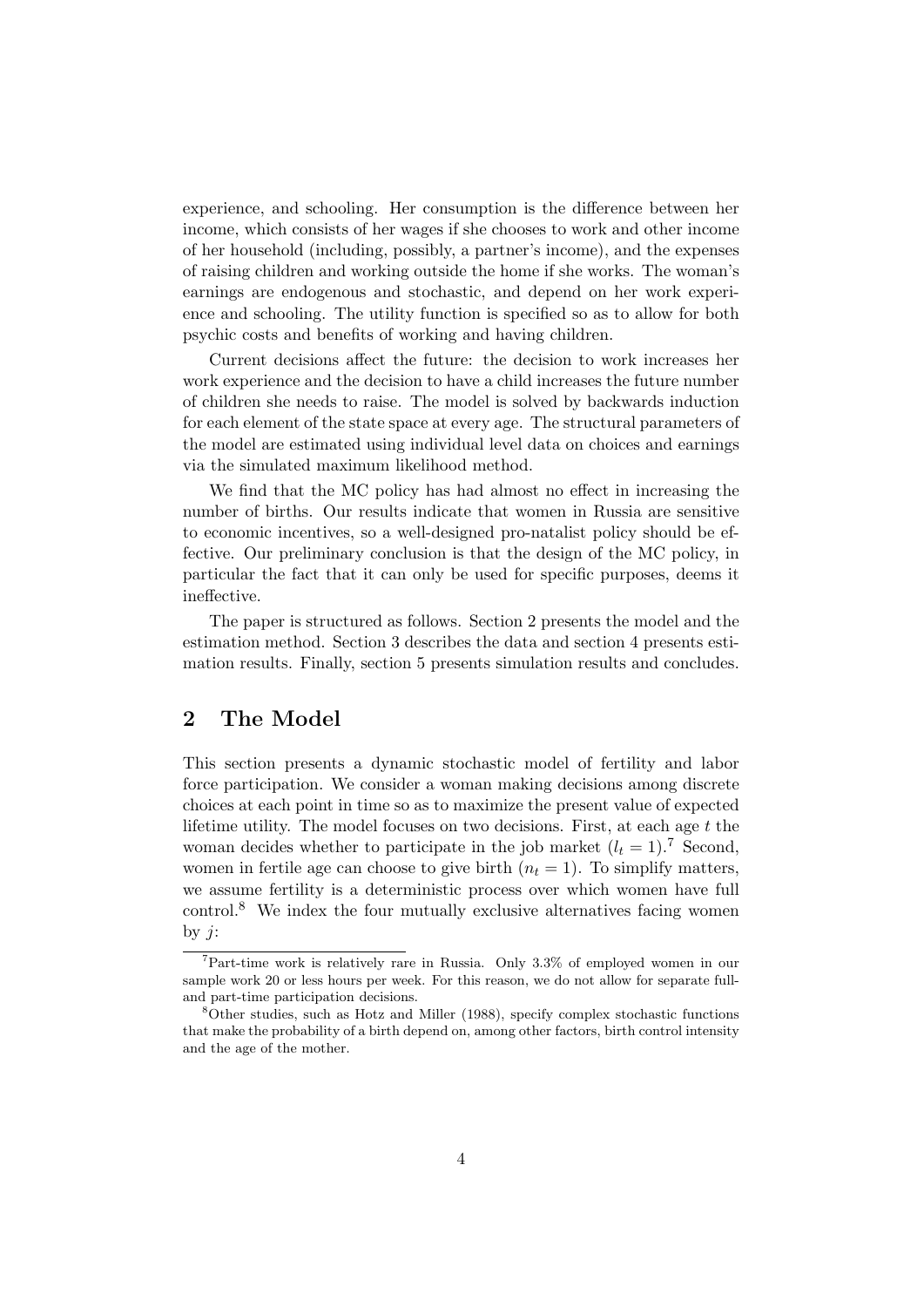|  | $\begin{bmatrix} 1 \\ 1 \end{bmatrix}$ if no birth and no work                                                                     |
|--|------------------------------------------------------------------------------------------------------------------------------------|
|  | $j = \begin{cases} 2 & \text{if no birth and work} \\ 3 & \text{if birth and no work} \\ 4 & \text{if birth and work} \end{cases}$ |
|  |                                                                                                                                    |

We let the decision process start at age 22, set the end of the fertile period at age 40, and end the program at the official retirement age of 55.<sup>9</sup> The starting point is convenient since a vast majority of Russian women finish their education by age  $22^{10}$  Moreover, while some women become mothers at a younger age, second births —the focus of the MC policy occur after our starting age in over 99% of cases. Formally, the woman's objective function can be written

$$
\mathbf{E}\left[\sum_{t=22}^{54}\rho^{t-22}U_t(c_t,l_t,n_t,X_{t-1},N_t,B_t,S,m_t)\right]
$$

where  $\rho$  is the subjective rate of discount and the expectation is taken over the stochastic components of utility and earnings.<sup>11</sup> Women derive utility from consumption of a composite good  $(c_t)$ , giving birth, and (disutility) from working. Utility is not intertemporally separable since labor market experience  $(X_{t-1})$ , the total number of children  $(N_t)$ , and the presence of (one or more) children less than 3 years old  $(B_t)$  —all of them results from past decisions— are assumed to affect current tastes. Finally, utility is affected by the woman's education  $(S)$  and marital status  $(m_t)$ . While education remains constant over time, marital status is assumed to evolve following a first-order markovian process whose underlying parameters are allowed to change as the woman ages.<sup>12</sup> The specific functional form for the utility function is

$$
U_t = c_t + \alpha_1 l_t + (\alpha_2 + \epsilon_t^n) n_t + \alpha_3 I_{N_t=1} + \alpha_4 I_{N_t=2} + \alpha_5 I_{N_t>2}
$$
  
+  $\beta_1 c_t l_t + \beta_2 c_t n_t + \beta_3 l_t n_t$   
+  $(\delta_1 n_t + \delta_2 l_t + \delta_3 I_{N_t=1} + \delta_4 I_{N_t=2} + \delta_5 I_{N_t>2} + \delta_6 l_t n_t) m_t$ 

<sup>9</sup>Only in a handful of cases do women in our data set give birth after age 40. The estimation process ignores any fertility decision after the cutoff age. The last decision period is  $t = 54$ .

 $10$ According to the RLMS, only 0.5% of women 22 and older are students.

 $11$ Technically, the expectations operator should be time subscripted because the starting marital status affects future outcomes.

 $12$ Specifically, we allow transition probabilities to differ between women in different age intervals. The transition matrices are estimated outside the model (see table A.1 in the appendix for the estimated transition probabilities).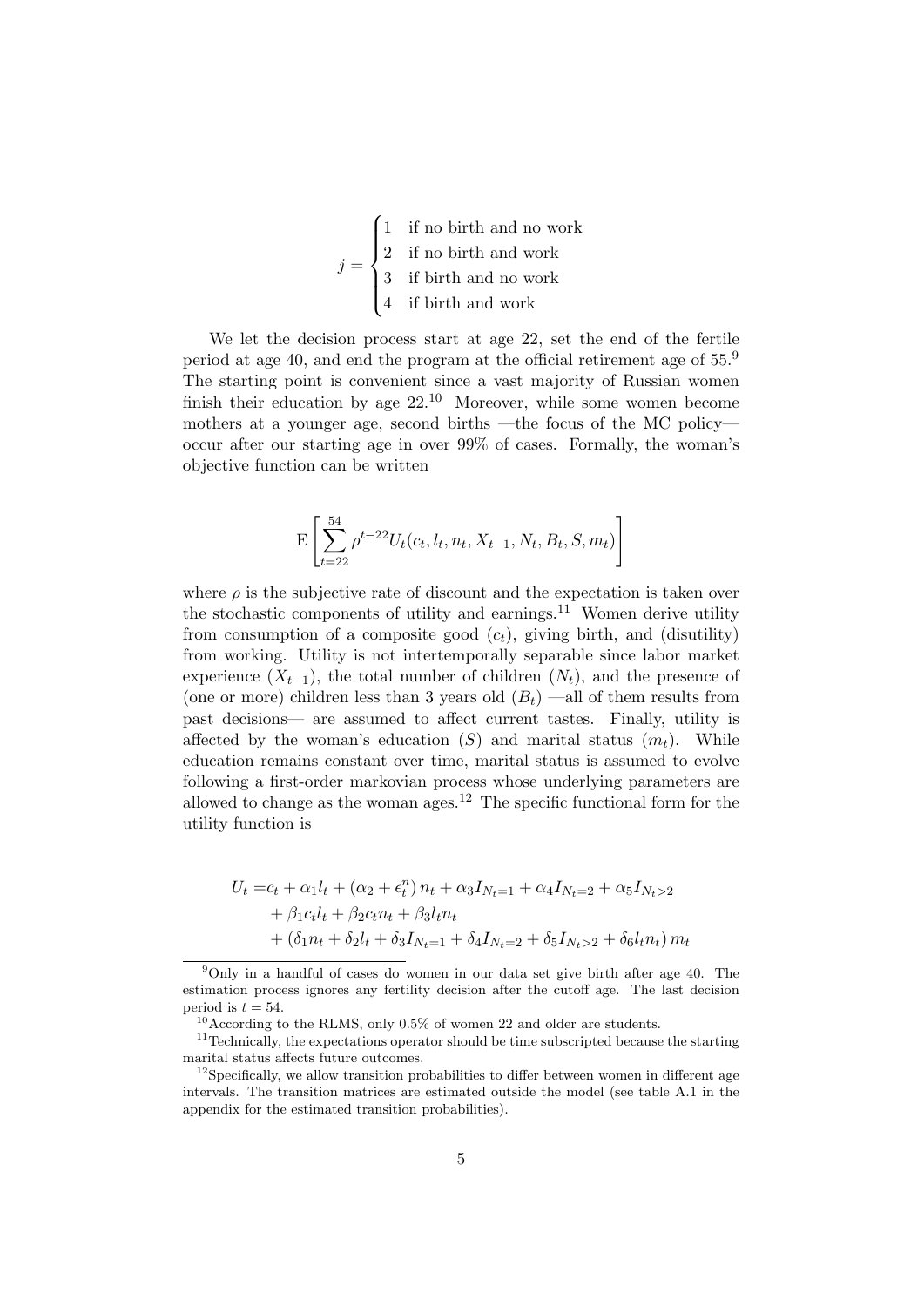+ 
$$
(\gamma_1 X_{t-1} + \gamma_2 S_1 + \gamma_3 S_2 + \gamma_4 S_3 + \gamma_5 S_4
$$
  
+  $\gamma_6 I_{N_t=1} + \gamma_7 I_{N_t=2} + \gamma_8 I_{N_t>2} + \gamma_9 B_t) l_t$  (1)

Instantaneous utility is linear and additive in consumption. Giving birth has both a deterministic  $(\alpha_2)$  and a stochastic  $(\epsilon_t^n)$  effect on utility. Note that  $I_x$  is an indicator function equal to 1 if statement x is true and zero otherwise. Work and births affect the marginal utility of consumption and births affect the marginal disutility of work. Marital status does not enter utility directly but modifies the effect of births, employment, and children. Finally, the disutility of work depends on previous work experience (habit formation), highest education completed<sup>13</sup>, the number of children, and the presence of a small child.

The model does not permit either savings or borrowing. Consumption each period must equal total income minus the costs associated with work, giving birth, and rearing children. Formally, the budget constraint is written:

$$
c_t = y_t^f l_t + y_t^o + (\phi_1 + \phi_2 H) M C n_t K - b_1 l_t - b_2 n_t - b_3 I_{N_t=1} - b_4 I_{N_t=2} - b_5 I_{N_t>2}
$$
\n(2)

The linearity in consumption of the utility function means that the parameters corresponding to these monetary costs  $(b_s)$  cannot be separately identified from the "psychic" benefits. Therefore, we set the former parameters to zero and interpret the latter as benefits net of cost.

Women receive labor income  $y_t^f$  when employed and income from other household members  $y_t^o$ , including the spouse's income when married. In addition, eligible women  $(MC = 1)$  receive maternity capital assistance in the amount K if they give birth.<sup>14</sup> Because assistance can only be obtained three years after the birth and must be used for specific purposes, we estimate two parameters  $(\phi_s)$  that convert assistance dollars into a monetary equivalent consumption value.<sup>15</sup> The state variable  $H$  is an indicator of whether a household member owns the residence. We expect  $\phi_2$  to be positive, reflecting the fact that home owners are in a better position to "cash in" the MC assistance.<sup>16</sup>

The woman's non-labor income depends on her characteristics and marital status. Women are assumed to form expectations according to

 $13S_1$  through  $S_4$  correspond to secondary school, vocational school, technical school, and university respectively.

<sup>&</sup>lt;sup>14</sup>We set  $K = 108, 557$ , the average real value (in rubles of year 2000) of MC assistance over the period 2007–2010.

<sup>&</sup>lt;sup>15</sup>Keane and Wolpin (2010) use the same procedure when evaluating welfare participation in the U.S.

 $16$ We assume that home ownership is a state variable that remains constant over time.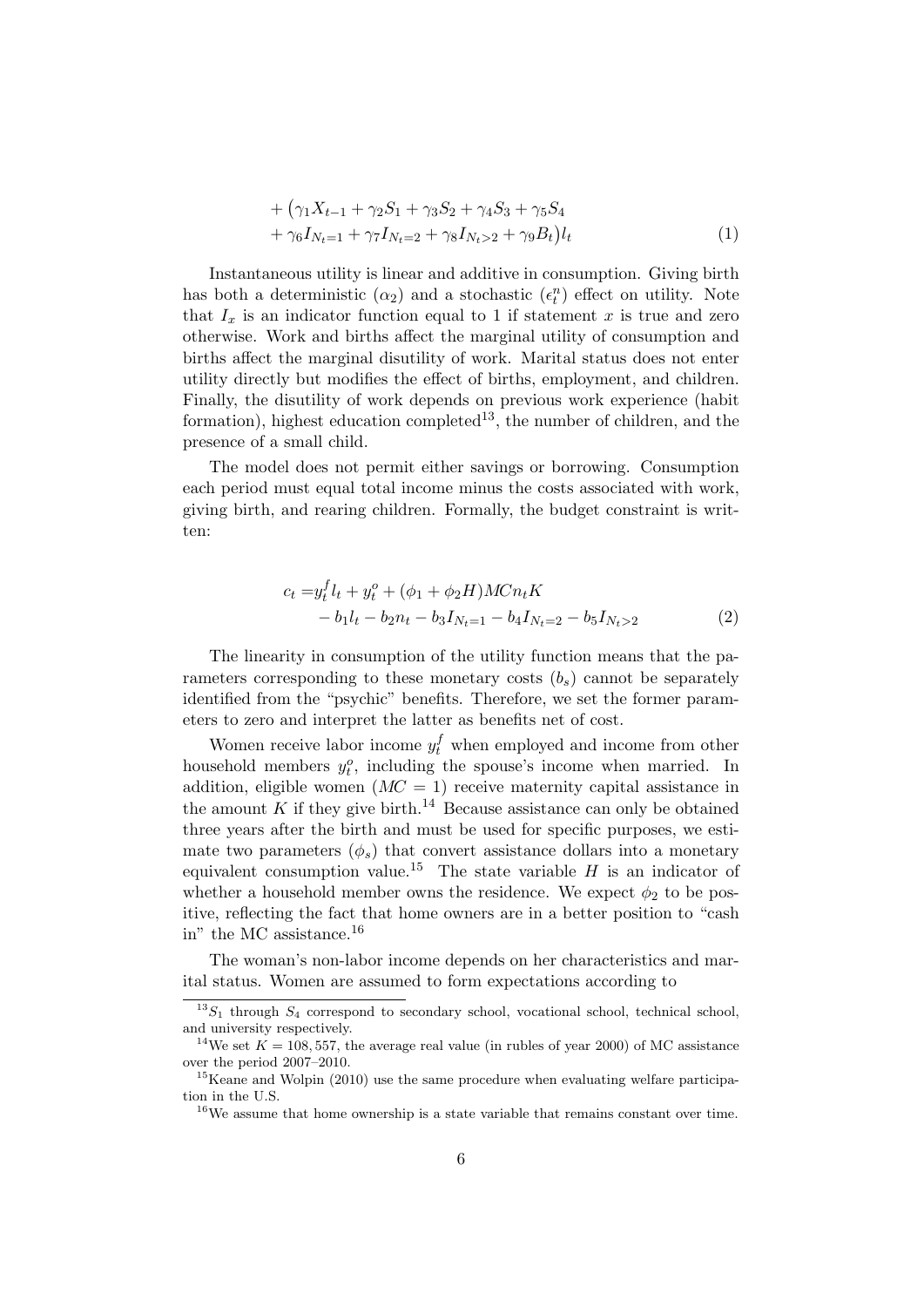$$
\overline{\log y_t^o} = c_0 + c_1 m_t + c_2 t + c_3 t^2 + c_4 S_1 + c_5 S_2 + c_6 S_3 + c_7 S_4 \tag{3}
$$

Equation 3 does not depend on current or future decisions so it is estimated outside the model.<sup>17</sup> Note that non-labor income depends on the random state  $m_t$ , so women use the transition probabilities in table A.1 to estimate the expected value.

The earnings offer function depends on the woman's accumulated human capital as follows:

$$
\log y_t^f = a_0 + a_1 X_{t-1} + a_2 X_{t-1}^2 + a_3 S_1 + a_4 S_2 + a_5 S_3 + a_6 S_4 + \epsilon_t^y \tag{4}
$$

The shock  $\epsilon_t^y$  $t<sub>t</sub><sup>y</sup>$  captures variation in earnings that is independent of the decision process. The two shocks  $(\epsilon_t^n, \epsilon_t^y)$  $t$ <sup>y</sup>) are jointly normally distributed with zero mean, finite variance, and non-zero contemporaneous covariance. The shocks are assumed to be serially independent, so past realizations do not provide information on future shocks.

The model allows for unobserved individual heterogeneity in the following parameters: utility of giving birth  $(\alpha_2,\delta_1)$ , utility associated with having children  $(\alpha_3-\alpha_5,\delta_3-\delta_5)$ , and baseline earnings  $(a_0)$ . Heterogeneity is introduced as a set of unobservable types, with each type having its own associated set of parameters. The proportion of women corresponding to each type is estimated jointly with the model parameters as explained below.

In addition to the shocks and the realization of the marital status process, the state variables informing employment and fertility decisions include the history of choices up to age  $t$ . Let the state space be denoted by  $\Omega_t = (N_{t-1}, X_{t-1}, n_{t-1}, n_{t-2}, n_{t-3}, S_1, \ldots, S_4, H, \overline{y_t^o}, m_t, \overline{\epsilon_t^n}, \epsilon_t^y)$  $\binom{y}{t}$ .<sup>18</sup> The value function  $V(\Omega_t)$  is the maximal expected present value of the remaining lifetime utility given the state at age  $t^{19}$ . Because the alternatives facing the woman are discrete, the value function can be written as the maximum over alternative-specific value functions:

$$
V(\Omega_t) = \max_{j \in J_t} [V_j(\Omega_t)]
$$

where  $J_t = \{1, \ldots, 4\}$  for  $t = 22, \ldots, 40$  and  $J_t = \{1, 2\}$  for  $t = 41, \ldots, 54$ . The alternative-specific value functions obey the Bellman equation:

 $17$ See table A.2 in the appendix for the estimated coefficients.

<sup>&</sup>lt;sup>18</sup>The presence of a child under 3 years old is defined as  $B_t = I(n_{t-1}n_{t-2}n_{t-3} = 1)$ .

 $19$ Technically, because this is a finite horizon problem, the value function should be time subscripted. We omit it to simplify notation (the time subscript would always be the same as that of the state space).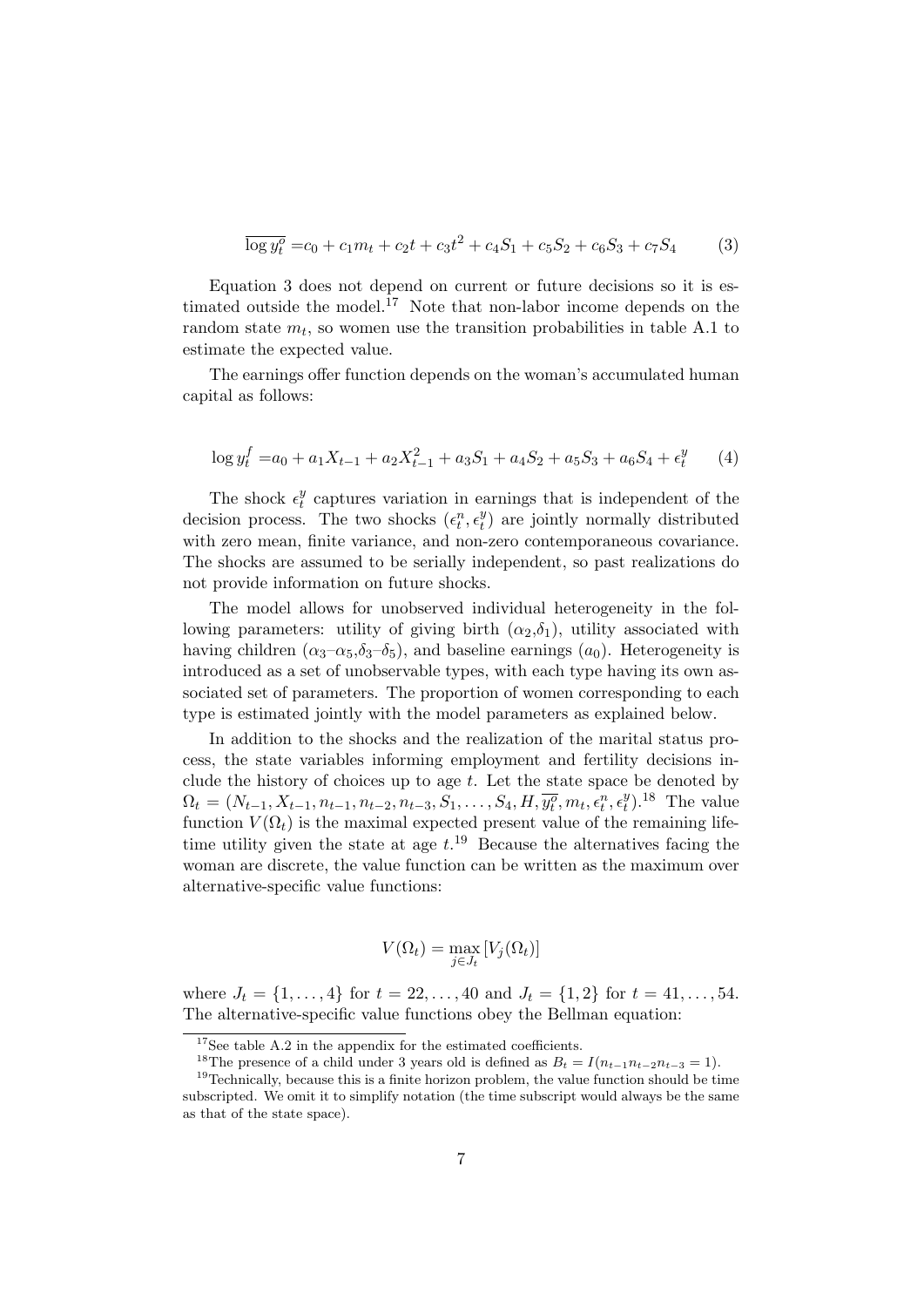$$
V_j(\Omega_t) = U_{j,t} + \rho \mathbb{E}_t \left[ V(\Omega_{t+1}) \mid \Omega_t, j \in J_t \right] \qquad \text{for } t < 54
$$
  
=  $U_{j,54}$  for  $t = 54$ 

Finally, the pre-determined state variables evolve according to

$$
N_t = N_{t-1} + n_t
$$
  

$$
X_{t-1} = X_{t-2} + l_{t-1}
$$

#### 2.1 Model Solution and Estimation

The solution to the finite-horizon dynamic programming problem can be found using backward recursion, which in turn enters into the estimation of the structural parameters.

A woman in her last period only needs to evaluate two alternatives. The alternative utility levels depend on the pre-determined part of the state space  $(\Omega_t^d)$  and the particular realization of the random components.<sup>20</sup> Therefore, the last period's decision can be seen as a static random utility model. Given data on actual decisions of 54 year old women, their earnings, and the observable components of the state space, it would be straightforward to obtain parameter estimates using maximum likelihood methods.

The extension to a dynamic setting is better understood by first considering 53 year old women. While still facing two alternatives, women of this age need to consider the effect of their choices on the next period's prospects. For example, evaluating the alternative "work" involves the following steps: 1) compute the flow utility corresponding to the alternative "work" at age 53; 2) Update the state space for age 54 (e.g. add one year of experience); 3) Given the new state, the fact that she will act optimally at age 54 allows the use of the value functions for age 54 (this the recursive step); 4) With these inputs it is possible to calculate the age 53 value of working.

These steps need to be repeated for the alternative "not work". At this point, the decision at age 53 only depends on the (unobservable to the researcher) shock  $\epsilon_t^y$  $t^{(y, 21)}$  Given data for 53 year old women, the solution to the dynamic program makes it possible to estimate the parameter values that maximize the likelihood of observed behavior. The same logic applies to younger women.<sup>22</sup>

<sup>&</sup>lt;sup>20</sup>Marital status is included in  $\Omega_t^d$ .

<sup>&</sup>lt;sup>21</sup>Only women in fertile age are affected by  $\epsilon_t^n$ .

 $22$ <sup>22</sup>The solution for women 40 years old and younger is more computationally demanding since it involves the doubling of the decision tree that must be considered.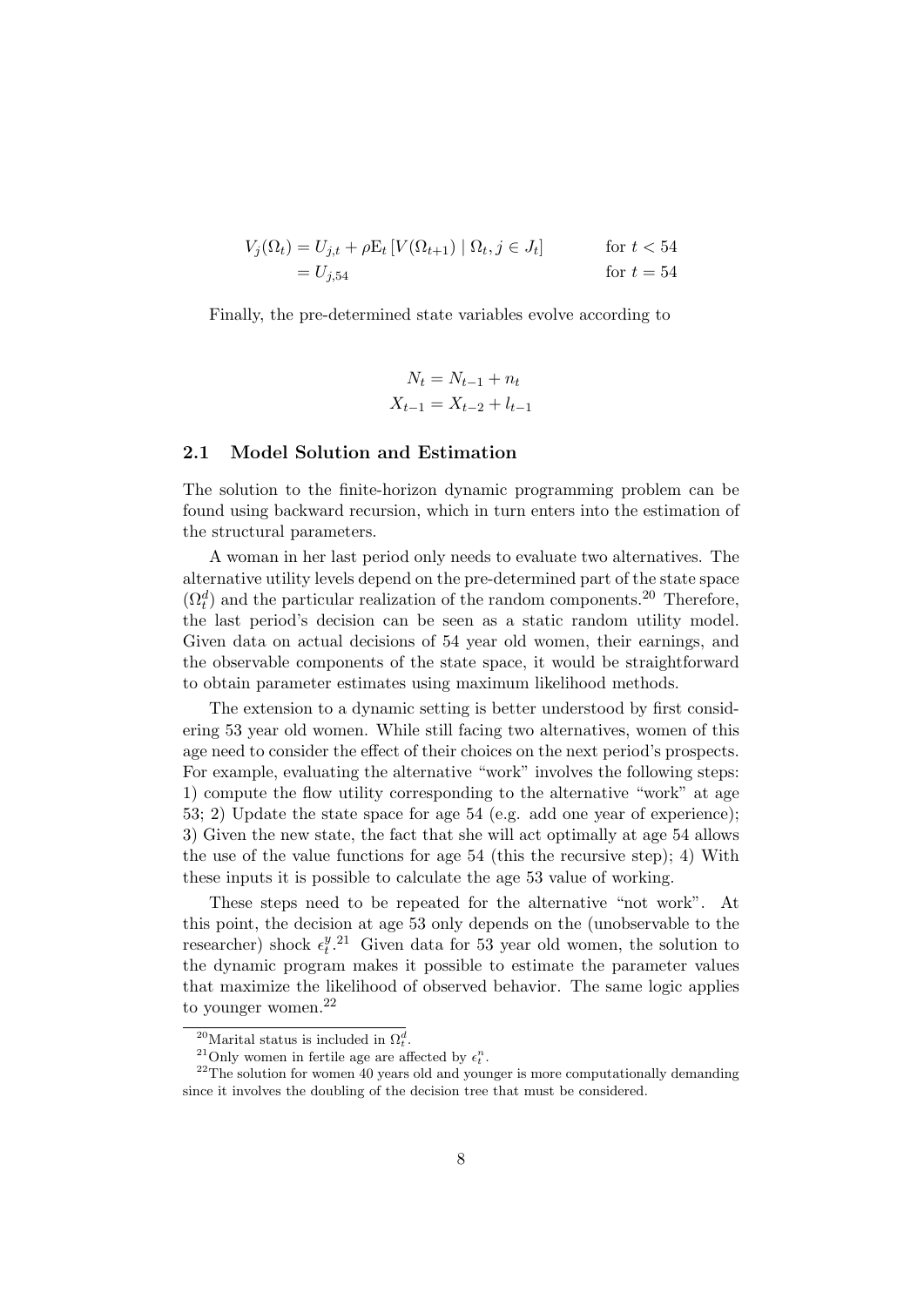Letting  $d_{i,t}$  denote the combination of the choice and earnings (i.e.  $d_{i,t}$  = j for  $j = 1, 3$  and  $d_{i,t} = (j, y_t^f)$  for  $j = 2, 4$ ) for woman i at age t, we have

$$
\Pr(d_{i,t} | \Omega_t^d) = \Pr\left(j = \arg\max_k V_k(\Omega_t)\right) \qquad \text{for } j = 1, 3
$$
  

$$
\Pr(d_{i,t} | \Omega_t^d) = \Pr\left(j = \arg\max_k V_k(\Omega_t)\right)
$$
  

$$
\times \Pr\left(y_t^f | j = \arg\max_k V_k(\Omega_t)\right) \qquad \text{for } j = 2, 4
$$

Given the serial independence of the shocks, the joint probability of a sequence of choices is

$$
Pr(d_{i,22},...,d_{i,54} | \Omega_{22}^d) = \prod_{t=22}^{54} Pr(d_{i,t} | \Omega_t^d)
$$
 (5)

In turn, the likelihood for a sample of women is simply the product of (5) over the  $N$  women in the sample. In order to generate the probabilities in the right hand side of (5), we solve the dynamic program for 20 simulations of the random shocks. Thus, the estimation program involves two loops: the first loop iterates over parameter values, while the second loop —for given parameter values— solves the model using backward recursion and obtains via simulation the likelihood of observing the actual choices in the data. The procedure stops when the likelihood of the sample data is maximized.

The introduction of unobservable types into the model modifies the objective likelihood function as follows

$$
L_i(\boldsymbol{\theta}) = \sum_{h=1}^H \mu_h \prod_{t=22}^{54} Pr(d_{i,t} | \Omega_t^d, \text{type} = h)
$$

where  $\theta$  is the vector of parameters, including the errors variance-covariance matrix and the type proportions  $(\mu_h)$ .<sup>23</sup>

It is standard in this setting to assume earnings are measured with error. Let observed earnings,  $\widetilde{y}_t^f$  $t_t^J$ , be given by

$$
\log \widetilde{y}_t^f = \log y_t^f + u_t^f
$$

$$
u_t^f \sim \mathcal{N}(0, \sigma_u^2)
$$

<sup>&</sup>lt;sup>23</sup>The only non-estimated parameter is the time discounting rate,  $\rho$ , which we set to 0.95.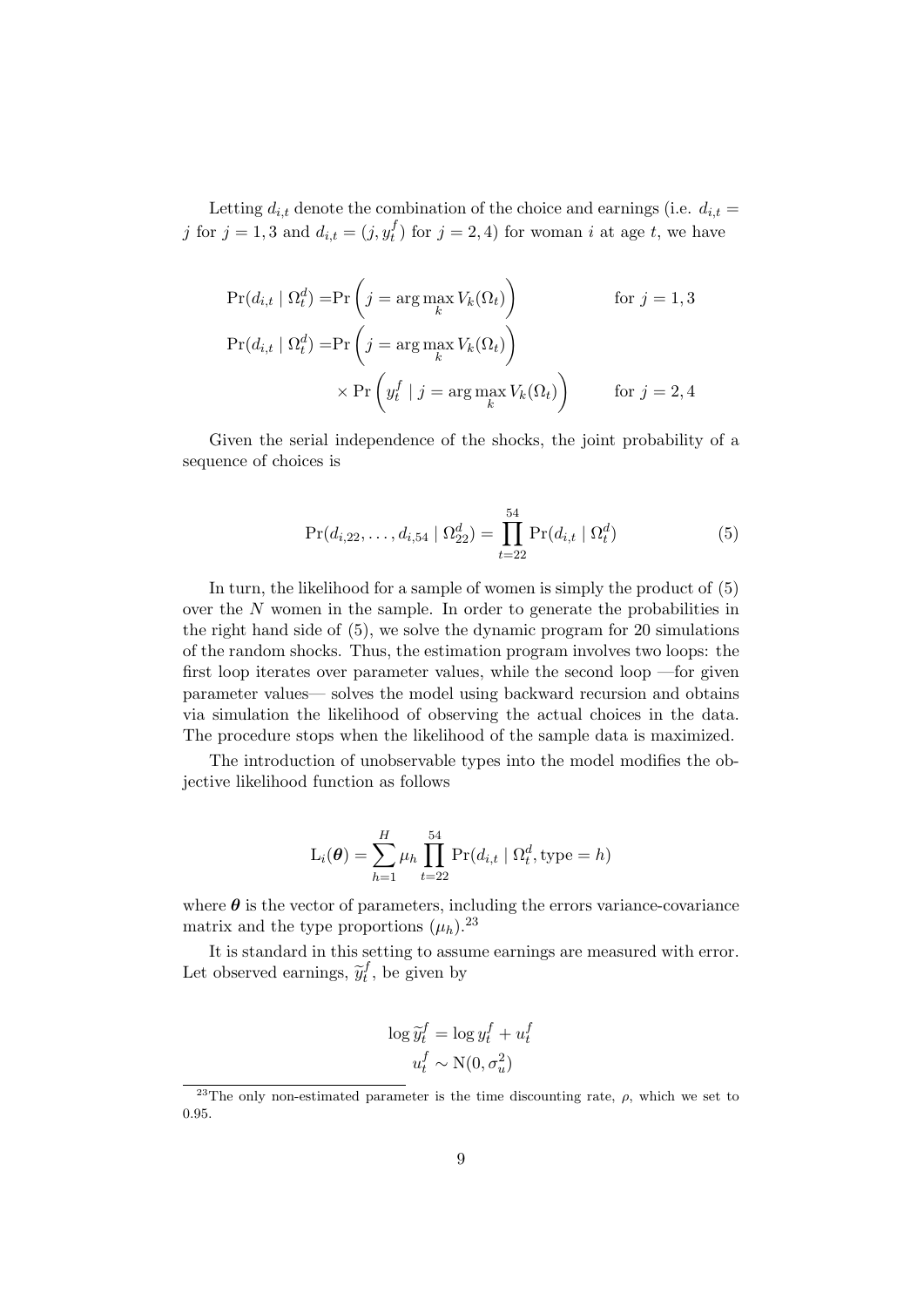where  $u_t^f$  $t<sub>t</sub>$  is measurement error, which is assumed to be uncorrelated with other shocks and also over time. On the one hand, it is reasonable to believe that earnings are not reported accurately. On the other hand, an extra error component is necessary to prevent a degenerate likelihood due to outliers. Technically, this could happen in situations when the woman is observed working but her earnings are too low to justify her decision given the parameter values and the realized earnings shock.<sup>24</sup>

### 3 Data Description

Our data comes from the Russian Longitudinal Monitoring Survey (RLMS), a household panel survey based on the first national probability sample drawn in the Russian Federation.<sup>25</sup> We use data from rounds XIII–XIX covering the period 2004–2010. In a typical round, 10,000 individuals in 4,000 households are interviewed. These individuals reside in 32 oblasts (regions) and 7 federal districts of the Russian Federation. A series of questions about the household (referred to as the "family questionnaire") are answered by one household member selected as the reference person. We use the family roster to create a fertility history for each woman in the panel. In turn, each adult in the household is interviewed individually (the "adult questionnaire"), providing information on labor market participation, experience, schooling and earnings.

#### 3.1 Variable Definitions

Employment The RLMS contains information on a main job and a secondary job.<sup>26</sup> A woman is considered employed if she usually works 10 or more hours per week at all jobs.

Experience The adult questionnaire includes an item regarding past labor market experience. We construct our experience variable as follows. First, we use the RLMS data to determine previous experience in the first round the individual is interviewed.<sup>27</sup> In subsequent rounds we let expe-

 $^{24}$ Alternatively, one could include a random disturbance to the disutility of work. However, it is harder to justify the assumption of zero correlation, both with other shocks and serially.

<sup>&</sup>lt;sup>25</sup>The RLMS is conducted by the Higher School of Economics and the "Demoscope" team in Russia, together with Carolina Population Center, University of North Carolina at Chapel Hill.

 $^{26}$ In addition, there are a series of items regarding irregular informal activities. We do not consider irregular activities in determining employment status.

 $27$ In cases when the response is missing, we use data from other rounds to impute a value.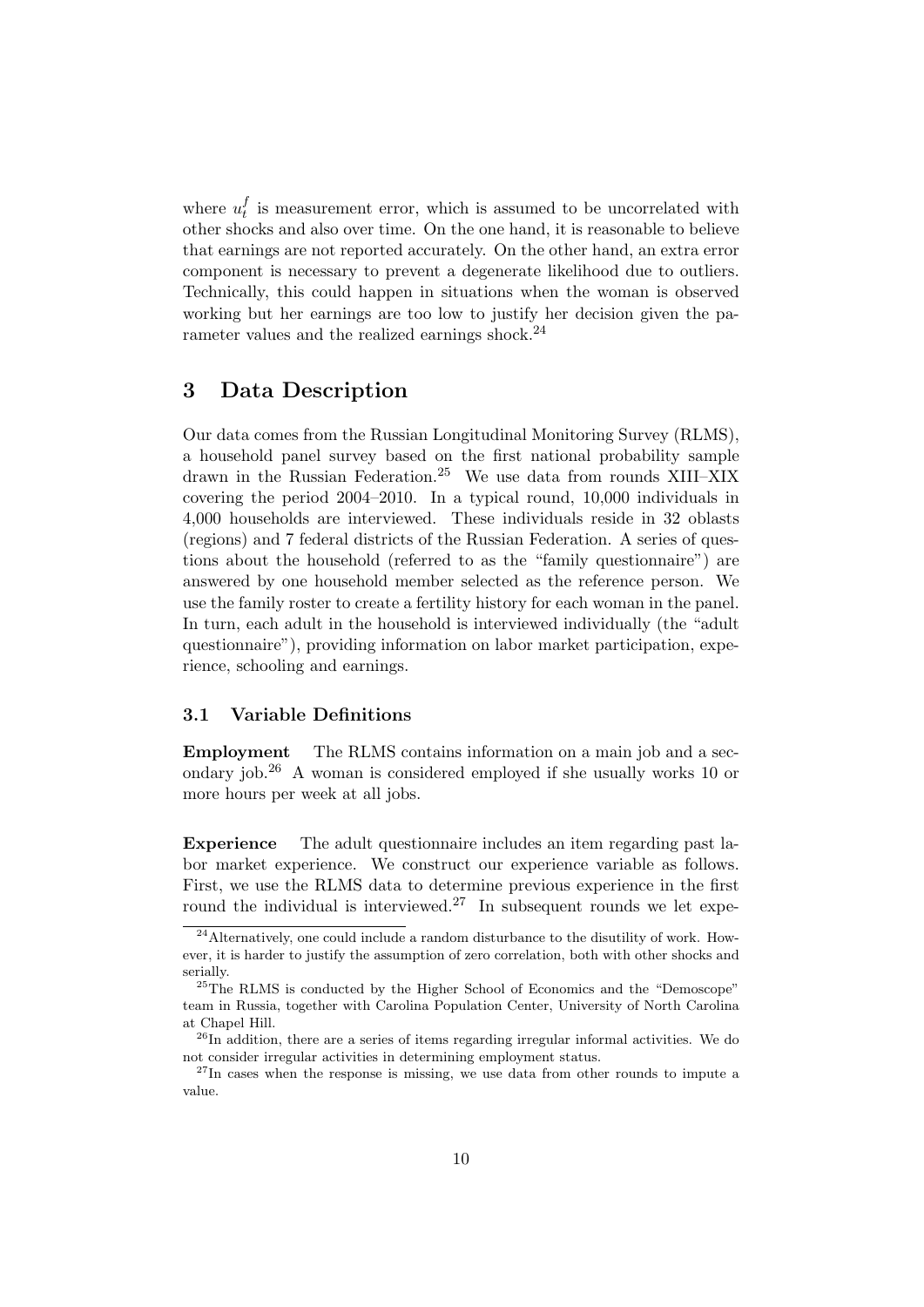rience evolve in a way that is consistent with the observed employment history.

Births Whether a woman has given birth during the year preceding interview is determined on the basis of the household roster. This task would be straightforward if the exact date of birth for each household member were known. Unfortunately, for privacy reasons the RLMS censors the day and month of birth. Because some households are interviewed as early in the year as October, this creates a problem for determining to which period children born in the year preceding the interview should be assigned. We proceed as follows. If these children do not appear in the previous round's roster, then we assume they were born in the period between interviews. We are thus unable to determine births for women not observed in consecutive years.

Because birth are quite unfrequent events, it could be the case that even a large representative sample like the RLMS might produce biased estimates of fertility rates. The Russian statistical agency —Rosstat— selectively publishes yearly data on the number of births based on State registries, as well as official estimates of the female population based on the census. In figure 1 we compare birth rates obtained from the RLMS and official data. While the sample data are noisier, they seem to offer a reasonable approximation to the birth rate based on official statistics.

Number of children The procedure to create our number of children variable is analogous to the one applied for labor market experience. First, we use an item from the adult questionnaire to determine the number of children in the first round the woman is observed. We then let the variable evolve in a manner consistent with her birth history.

Marital Status We consider a woman as married when there is a cohabiting spouse in the household roster. While information on marital status is also available from the individual questionnaire, the emphasis on cohabitation better represents the opportunity set confronting the woman.

Labor and Other Income The RLMS contains information on the previous month's after-tax earnings for each job, as well as an item on overall after-tax income. Our labor income variable adds earnings from the main and the second job. Individuals who work less than 10 hours per week are imputed zero labor income. Women receive other income from three sources: a) income in excess of labor income, b) income from the spouse, and c) some fraction of income from other household members. The first source is calculated as the difference between total after-tax income and our labor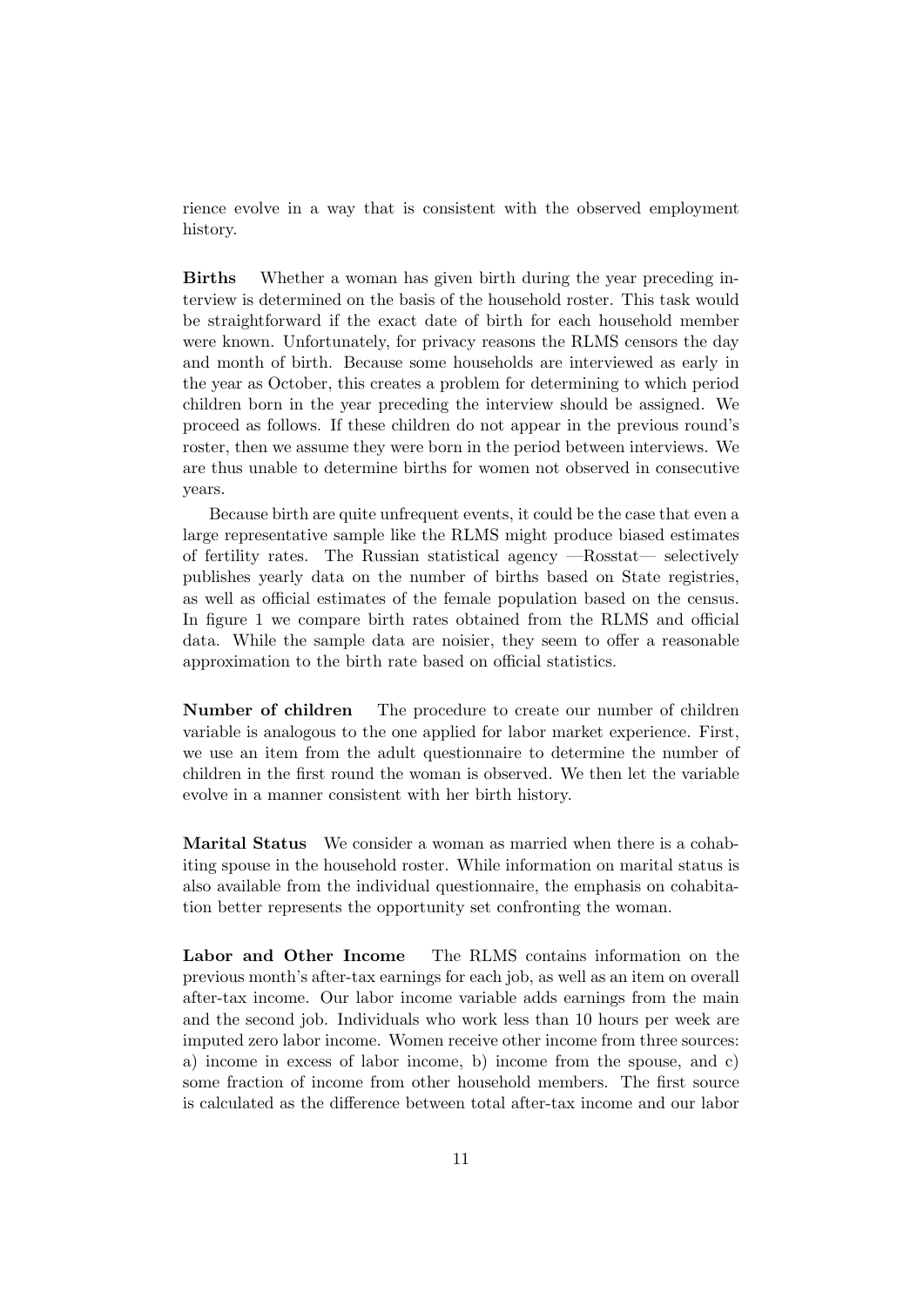

Figure 1 – Birth Rates for Women Ages 15-49

income variable. The second is obtained from the spouse's answer to the RLMS individual questionnaire. In order to estimate the third component, we proceed as follows. From the household interview, we obtain total aftertax family income. From this amount we subtract the woman's income and (if present) the spouse's income. Finally, we assume that the woman receives a fraction of this income that is proportional to the size of her nuclear family (herself, her spouse, and children living in the household) relative to overall household size. All nominal amounts are converted to rubles from year 2000 using the Russian CPI.

#### 3.2 Sample Selection and Descriptive Statistics

Our sample is composed of women between 22 and 54 years of age. We only retain women who are observed at least 3 times during the period of analysis. After deleting observations with missing values in the relevant variables, our unbalanced panel comprises 2,031 individuals and a total of 12,117 person-year observations. Table 1 contains descriptive statistics.

In our model, women's fertile period ends exogenously at age 40. Over 60% of individuals enter our sample before crossing this threshold. Women in the sample exhibit wide variation in initial labor market experience and education attainment. The residence ownership indicator is based on an item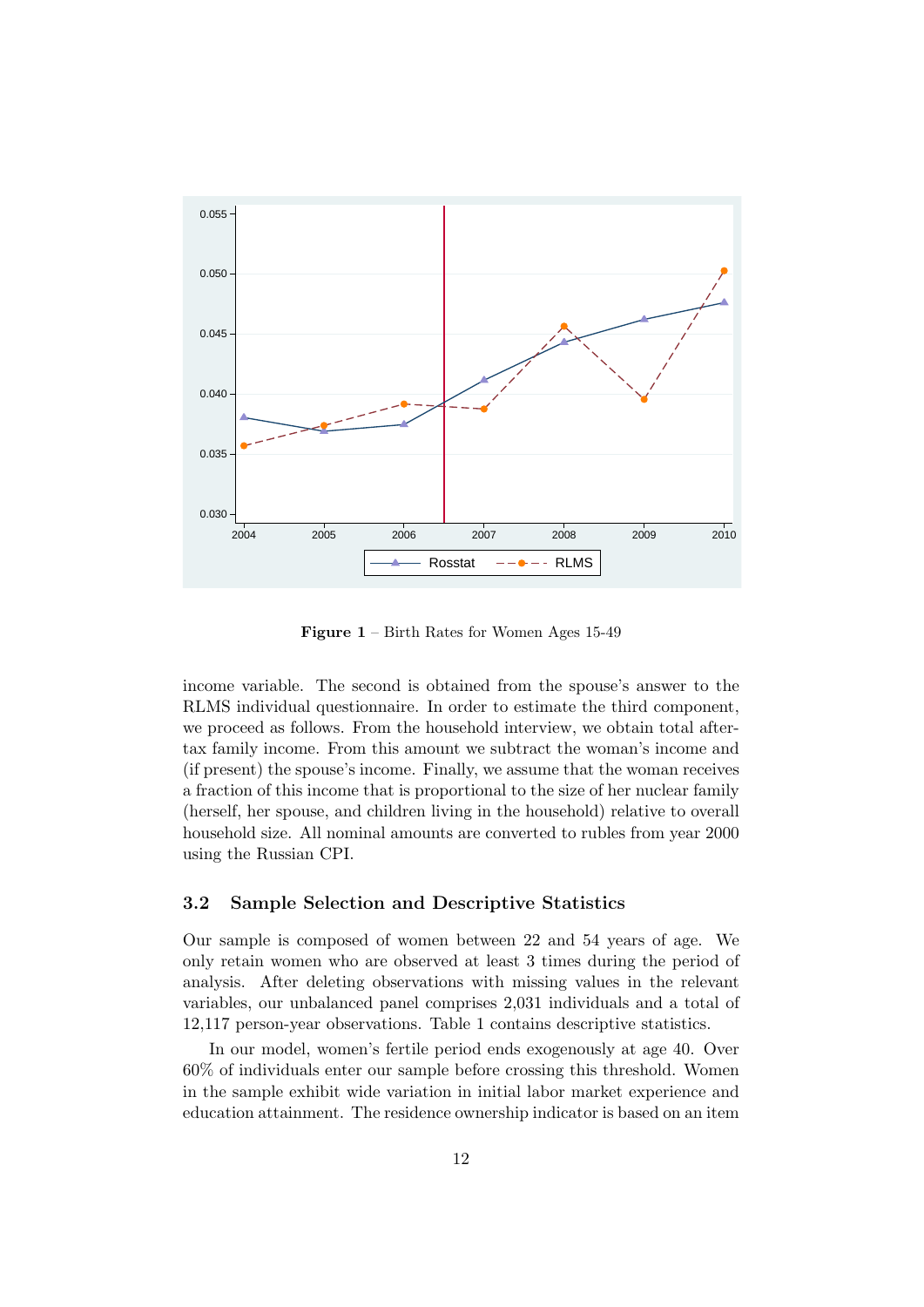Table 1 – Descriptive Statistics

|                                            | Mean  | Std Dev |
|--------------------------------------------|-------|---------|
| <i>Individuals (2031 observations)</i>     |       |         |
| Years in sample                            | 6     | $1.2\,$ |
| Age in 1st period                          | 36    | 9.2     |
| Experience in 1st period                   | 13    | 10.0    |
| Residence Owner                            | 0.75  |         |
| Less than Secondary Educ                   | 0.05  |         |
| Secondary Educ Complete                    | 0.19  |         |
| Vocational School Complete                 | 0.23  |         |
| Technical School Complete                  | 0.31  |         |
| University Degree or above                 | 0.22  |         |
| $Person\text{-}year (12,117 observations)$ |       |         |
| Age                                        | 38.7  | 9.1     |
| Number of Children                         | 1.4   | 0.9     |
| Experience                                 | 15.2  | 10.1    |
| Labor Income                               | 2,446 | 2,846   |
| Other Income                               | 5,909 | 11,857  |
| Married                                    | 0.69  |         |
| <b>Birth</b>                               | 0.02  |         |
| Employed                                   | 0.72  |         |
| $MC$ Eligible $(2007-2010)$                | 0.81  |         |

in the family questionnaire asking whether any of the household members owns the residence. The high relative prevalence of owners vis a vis tenants reflects the successful privatization policy of residencies during the early transition period.

Women in our sample have completed fertility rates significantly below the replacement rate. For example women over 40 have on average 1.8 children. Low fertility rates occur despite the fact that Russia has one of the highest marriage rates in the world. Table 2 focuses on the relationship between cohabitation, family size, and employment. Russian women have a long history of strong attachment to the labor market. High participation rates prevail both among married and unmarried women. Moreover, mothers of one or two children are more likely to be employed than women without children. Only after the third birth does participation seem to decline somewhat.

Finally, table 3 shows the evolution of women's choices over their lifecycle. Unsurprisingly, births are concentrated in the 20s and become less and less frequent after age 30. Employment rates follow a pattern that contrasts and complements the fertility cycle. Participation in the labor market starts at less than 60% and increases slowly during the 20s. The pick employment rate is reached only in the mid-30s and remains high until the late 40s. While our model restricts the planning horizon to the official retirement age at 55, a very significant fraction of Russian women work until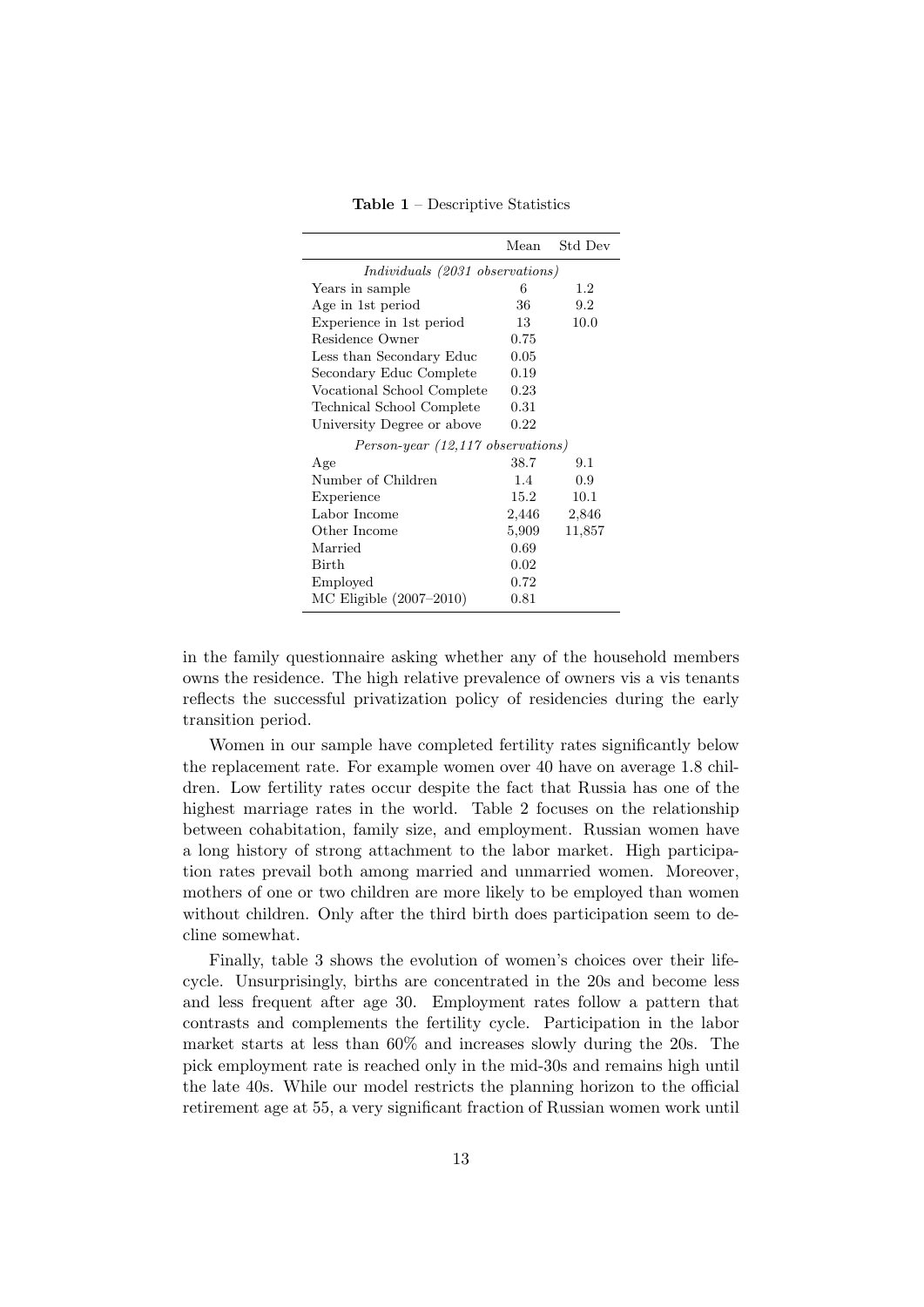| Number of      |       | Unmarried  |       | Married    |        | All        |
|----------------|-------|------------|-------|------------|--------|------------|
| Children       | Obs.  | % Employed | Obs.  | % Employed | Obs.   | % Employed |
| 0              | 1,108 | 66.0       | 649   | 64.4       | 1,757  | 65.4       |
|                | 1,640 | 78.2       | 3,281 | 76.9       | 4,921  | 77.3       |
| $\overline{2}$ | 856   | 80.7       | 3,362 | 74.5       | 4,218  | 75.8       |
| 3              | 128   | 62.5       | 803   | 53.1       | 931    | 54.4       |
| $4+$           | 25    | 48.0       | 265   | 31.3       | 290    | 32.8       |
| Total          | 3,757 | 74.4       | 8,360 | 71.2       | 12.117 | 72.2       |

Table 2 – Employment by Marital Status and Number of Children

much later in life.

## 4 Estimation Results

In this section we describe our parameter estimates and evaluate how well the model's predictions fit the sample data. At this stage we consider these findings preliminary.

Parameter estimates are presented in table 4.

- $\alpha_1$ , the disutility of work, is negative as expected. In addition, working implies giving up around  $1\%$  of consumption (this suggests consumption and leisure are complements). Note that working married women do not experience significantly lower utility  $(\delta_2$  is small)
- The disutility of giving birth is large in absolute value, while having children results in positive net benefits realized over the remaining lifetime. In other words, having children involves large short-term losses that have to be balanced with long term gains. For married women, the costs of giving birth are lower while the gains from having children are higher.
- Labor market experience, births, and children all increase the disutility of work. Relative to secondary school dropouts, women with a degree suffer from disutility levels that increase with education attainment. One possible explanation is that the value of leisure time is higher for highly educated women who tend to work more than others on average.
- We estimate a very low return to on the job experience (half a percent, compared to 1% in an OLS regression)
- The multipliers associated with MC policy are essentially zero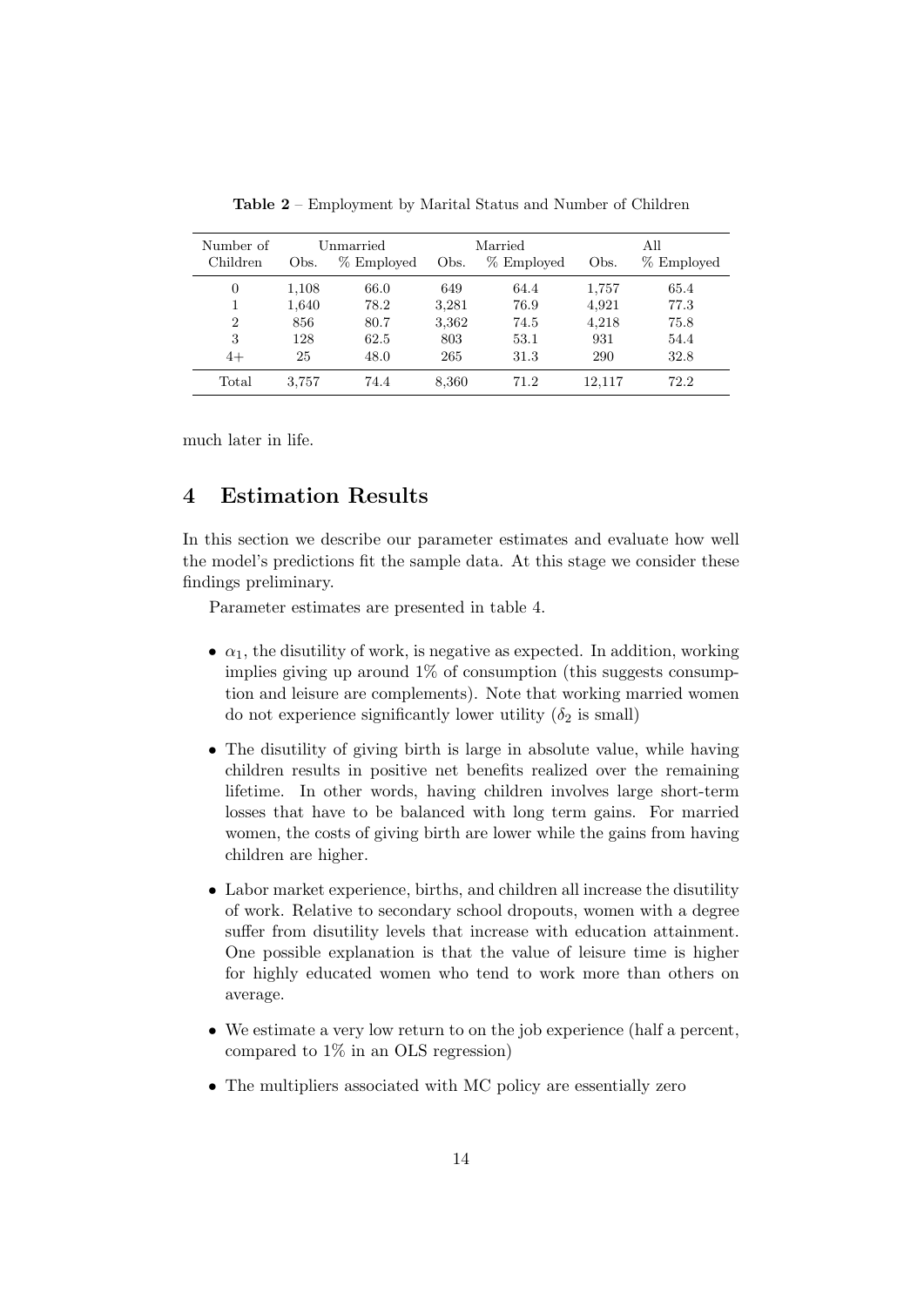| Age       | Non-employed   |                | Employed |              | Total  |
|-----------|----------------|----------------|----------|--------------|--------|
| Group     | No Birth Birth |                | No Birth | <b>Birth</b> |        |
| $22 - 24$ | 263            | 27             | 385      | 21           | 696    |
|           | 37.8           | 3.9            | 55.3     | 3.0          | 100    |
| $25 - 27$ | 322            | 22             | 641      | 21           | 1,006  |
|           | 32.0           | 2.2            | 63.7     | 2.1          | 100    |
| $28 - 30$ | 281            | 26             | 703      | 34           | 1,044  |
|           | 26.9           | 2.5            | 67.3     | 3.3          | 100    |
| $31 - 33$ | 311            | 19             | 842      | 28           | 1,200  |
|           | 25.9           | 1.6            | 70.2     | 2.3          | 100    |
| $34 - 36$ | 282            | 9              | 930      | 13           | 1,234  |
|           | 22.9           | 0.7            | 75.4     | 1.1          | 100    |
| $37 - 39$ | 273            | 6              | 888      | 10           | 1,177  |
|           | 23.2           | 0.5            | 75.5     | 0.9          | 100    |
| $40 - 44$ | 426            | $\overline{2}$ | 1,363    | 3            | 1,794  |
|           | 23.8           | 0.1            | 75.9     | 0.2          | 100    |
| $45 - 49$ | 507            | $\theta$       | 1,605    | 0            | 2,112  |
|           | 24.0           | 0              | 76.0     | 0            | 100    |
| $50 - 54$ | 591            | $\overline{0}$ | 1,263    | 0            | 1,854  |
|           | 31.9           | 0              | 68.1     | 0            | 100    |
| Total     | 3,256          | 111            | 8,620    | 130          | 12,117 |
|           | 26.87          | 0.92           | 71.14    | 1.07         | 100    |

Table 3 – Choice Distribution

Note: Number of observations and percentages.

• Obtaining standard errors is computationally time consuming. They will be provided at a later stage.

Figures 2 and 3 show the ability of the model to reproduce key aspects of the data.

Table 5 shows transition probabilities among the mutually exclusive choices for women ages 22–40 and 41–54 and compares them to model predictions obtained from 200 simulations. The overall fit seems reasonable, although without standard errors it is not possible to determine whether some discrepancies are statistically significant.

Table 6 shows that ability of the model to fit behavior by unobservable type. We use the likelihood function to assign a type to each woman in the data. The fit for the work decision is remarkably accurate, whereas the model performs relatively less well for births. Clearly, type one women specialize in work, type 2 specialize in child production, while the third type balances both activities. We estimate that type 1 is the most prevalent in Russia (43%) and type 2 the least prevalent (21%). Types' behavior can be rationalized by looking at the parameter estimates in table 4. Type 1 women receive the highest wage offers  $(a_0)$ , seconded by type 3. Note that births are about equally costly to all types  $(\alpha_2 \text{ and } \delta_1)$  but the gains associated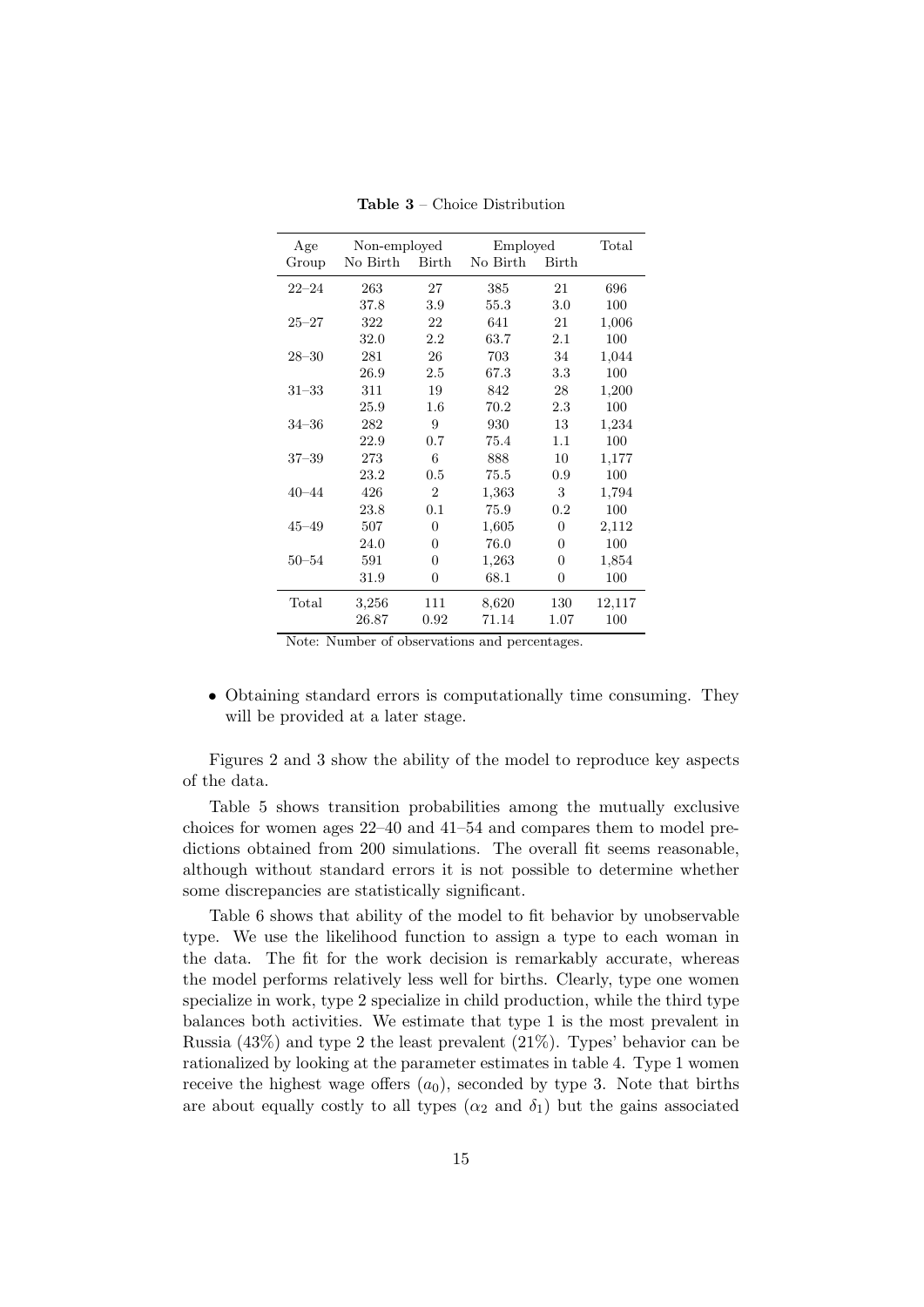

Figure 2 – Model Fit for Mutually Exclusive Choices

with children vary substantially. Indeed, it is necessary to compensate type ones and threes if they are to have children.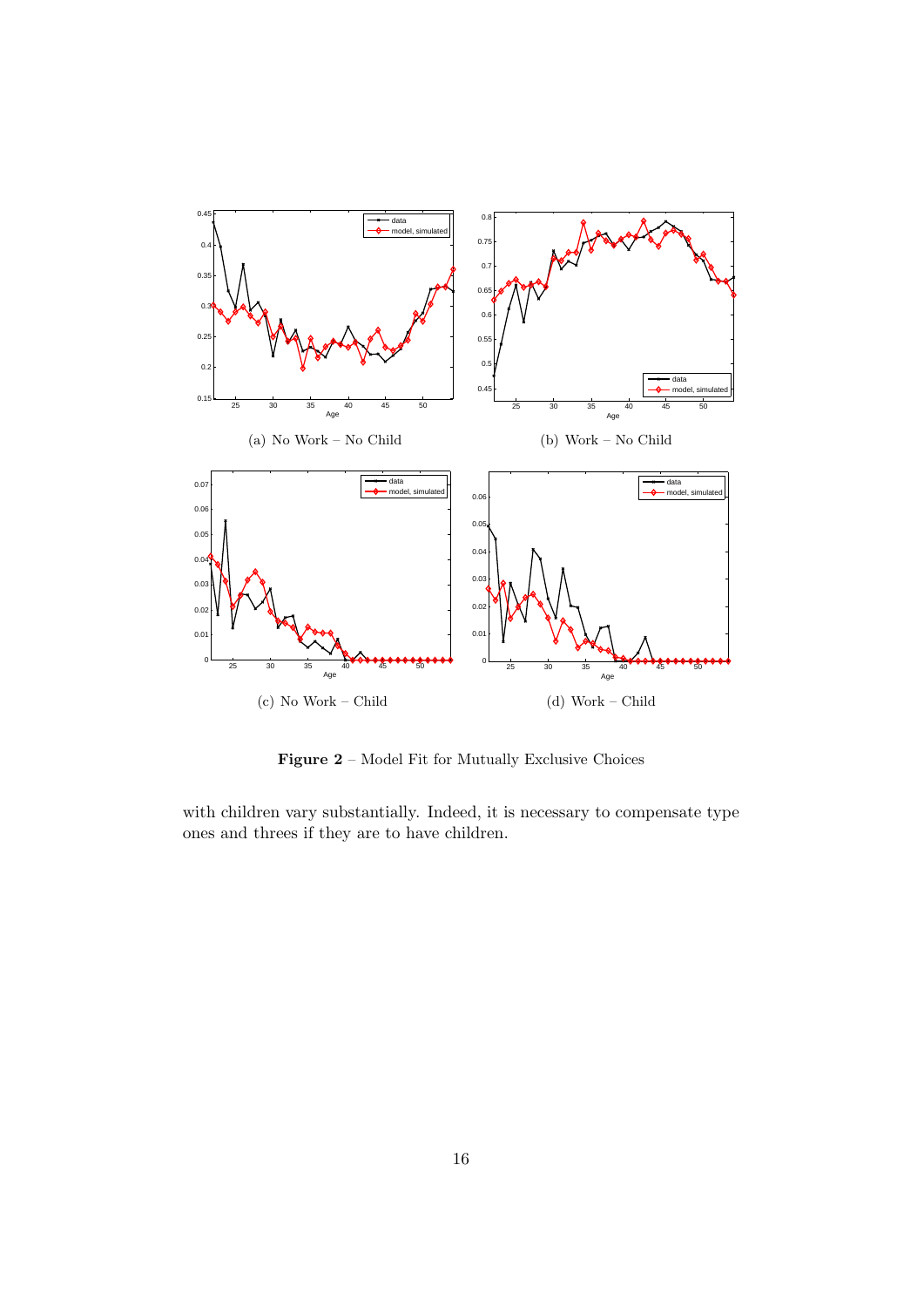

Figure 3 – Model Fit for LF Participation and Total Births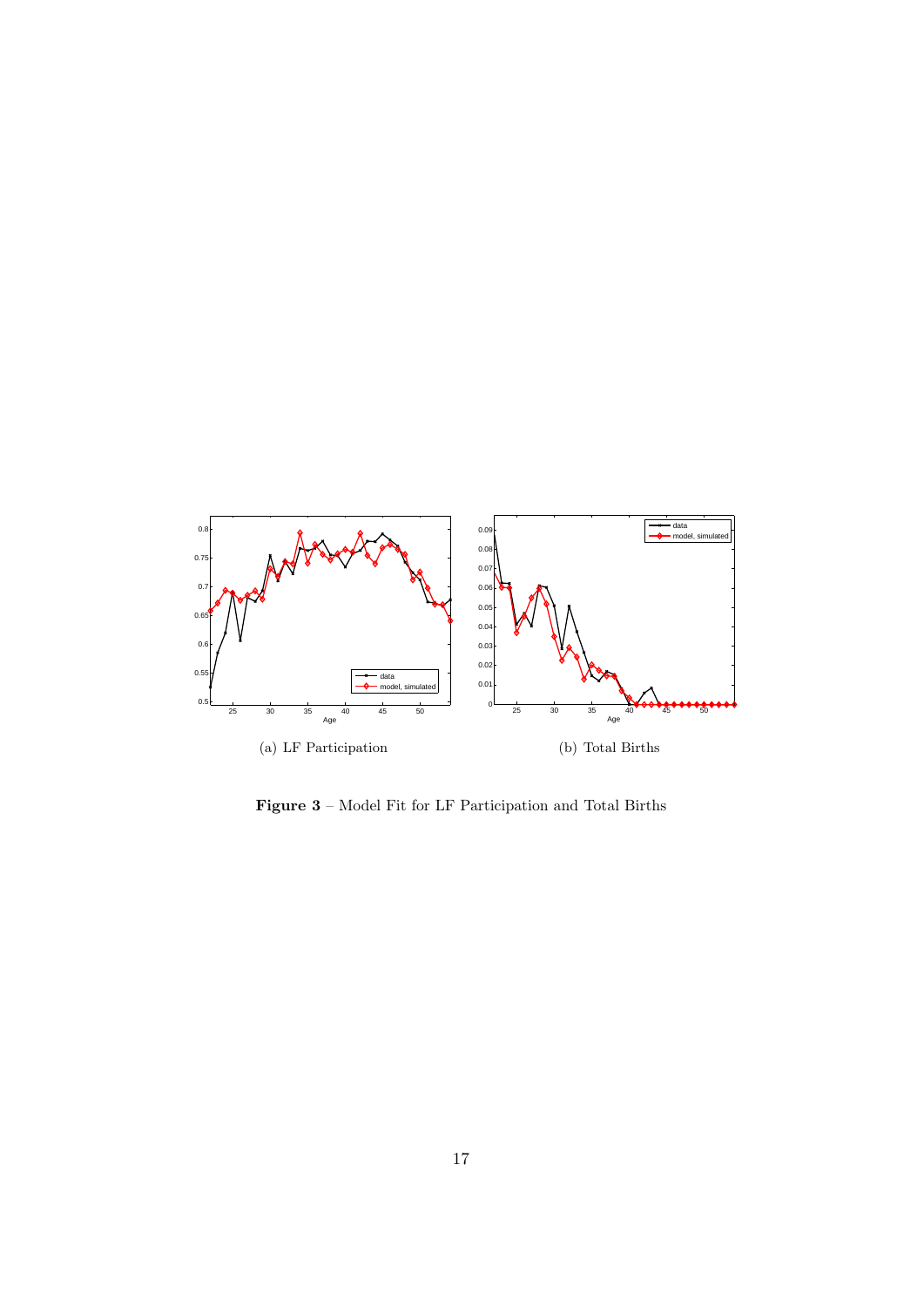| Parameter             | Estimate      | Parameter                | Estimate         |  |
|-----------------------|---------------|--------------------------|------------------|--|
| Utility function      |               | Earnings function        |                  |  |
| $\alpha_1$            | $-3336.9907$  | $a_0$ ( <i>type</i> = 1) | 9.8628           |  |
| $\alpha_2$ (type = 1) | $-33707.2965$ | $a_0$ ( <i>type</i> = 2) | 7.1211           |  |
| $\alpha_2$ (type = 2) | $-33658.7978$ | $a_0$ ( <i>type</i> = 3) | 8.6398           |  |
| $\alpha_2$ (type = 3) | $-33676.2642$ | a <sub>1</sub>           | 0.0051           |  |
| $\alpha_3$ (type = 1) | 2053.7001     | a <sub>2</sub>           | $-7.3652e - 05$  |  |
| $\alpha_3 \ (type=2)$ | 1108.4243     | $a_3$                    | 0.2083           |  |
| $\alpha_3$ (type = 3) | 1597.0186     | $a_4$                    | 0.5536           |  |
| $\alpha_4$ (type = 1) | 2285.9512     | $a_5$                    | 0.7179           |  |
| $\alpha_4$ (type = 2) | 1647.1113     | $a_6$                    | 1.1641           |  |
| $\alpha_4$ (type = 3) | 2083.0012     |                          |                  |  |
| $\alpha_5$ (type = 1) | 3004.0086     |                          | Error structure  |  |
| $\alpha_5$ (type = 2) | 2545.9300     | $\sigma_n$               | 7363.8444        |  |
| $\alpha_5$ (type = 3) | 2723.5810     | $\sigma_y$               | 0.7403           |  |
| $\beta_1$             | $-0.0106$     | $\sigma_u$               | 0.3261           |  |
| $\beta_2$             | $-0.0123$     | $\rho_{n,y}$             | $-0.2537$        |  |
| $\beta_3$             | $-315.4730$   |                          |                  |  |
| $\delta_1$ (type = 1) | 5897.9532     |                          | MC policy        |  |
| $\delta_1$ (type = 2) | 5891.1060     | $\phi_1$ (type = 1)      | $4.0782e - 06$   |  |
| $\delta_1$ (type = 3) | 6269.1885     | $\phi_1$ (type = 2)      | $6.8281e-06$     |  |
| $\delta_2$            | $-52.8118$    | $\phi_1$ (type = 3)      | $4.1889e - 06$   |  |
| $\delta_3$ (type = 1) | 1167.5531     | $\phi_2$ (type = 1)      | $3.4410e - 06$   |  |
| $\delta_3$ (type = 2) | 1004.3368     | $\phi_2$ (type = 2)      | $6.2555e - 06$   |  |
| $\delta_3$ (type = 3) | 1098.9226     | $\phi_2$ (type = 3)      | $4.8157e - 06$   |  |
| $\delta_4$ (type = 1) | 1879.4659     |                          |                  |  |
| $\delta_4$ (type = 2) | 1742.1353     |                          | Type proportions |  |
| $\delta_4$ (type = 3) | 1844.7761     | $\mu_1$                  | 0.4259           |  |
| $\delta_5$ (type = 1) | 2384.4997     | $\mu_2$                  | 0.2078           |  |
| $\delta_5$ (type = 2) | 2392.6942     | $\mu_3$                  | 0.3663           |  |
| $\delta_5$ (type = 3) | 2340.1999     |                          |                  |  |
| $\delta$ 6            | 223.6071      | $\log L$                 | $-15151.3962$    |  |
| $\gamma_1$            | $-66.0565$    |                          |                  |  |
| $\gamma_2$            | $-64.5793$    |                          |                  |  |
| $\gamma_3$            | $-9.5467$     |                          |                  |  |
| $\gamma_4$            | $-167.6547$   |                          |                  |  |
| $\gamma_5$            | $-1463.8074$  |                          |                  |  |
| $\gamma_6$            | $-1174.3124$  |                          |                  |  |
| $\gamma_7$            | $-851.3766$   |                          |                  |  |
| $\gamma_8$            | $-2615.3805$  |                          |                  |  |
| $\gamma_9$            | $-1337.2530$  |                          |                  |  |

Table 4 – Maximum Likelihood Estimates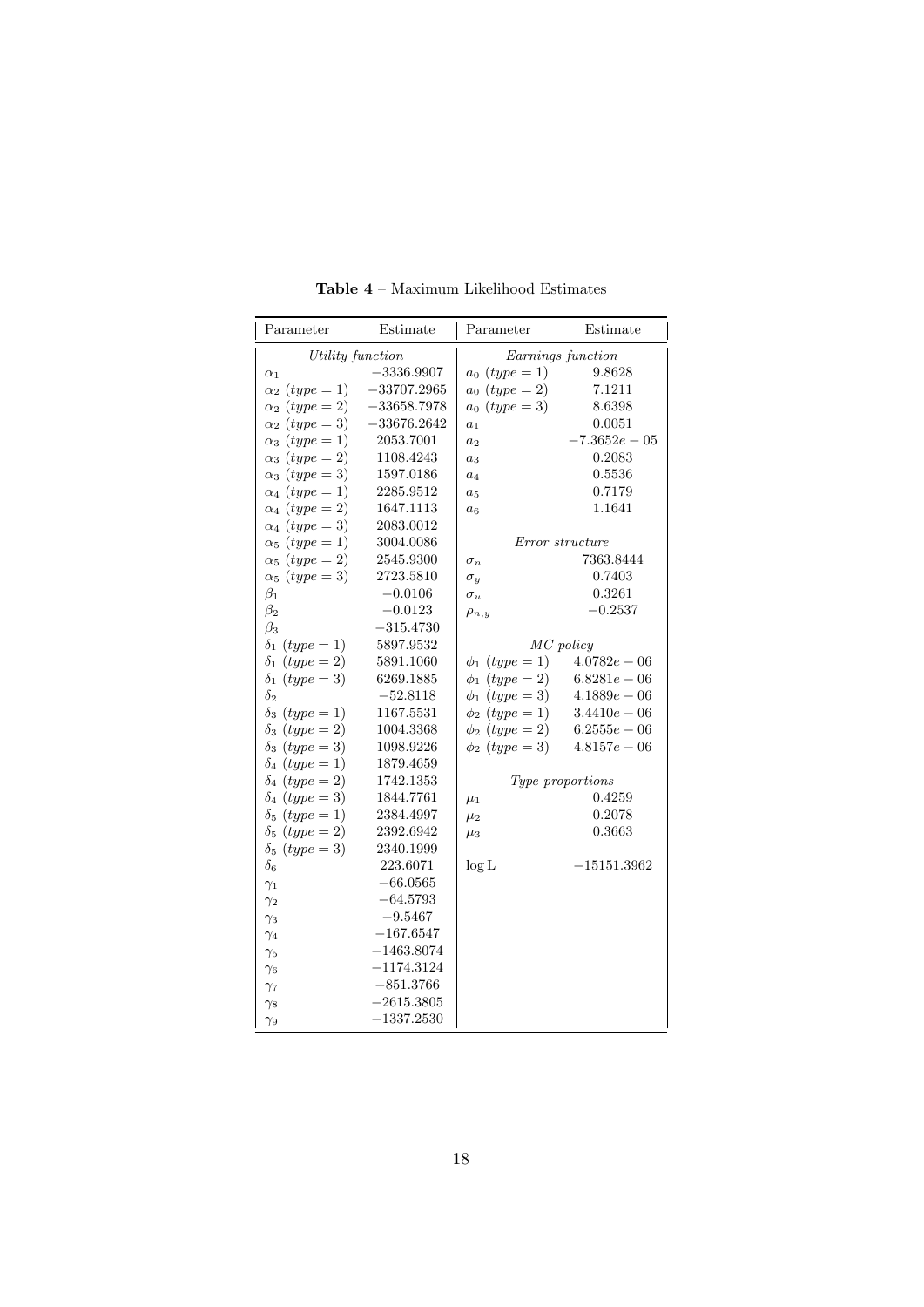|                  |                  | Ages $22-40$     |                    |                  |          | Ages $41-54$ |
|------------------|------------------|------------------|--------------------|------------------|----------|--------------|
|                  | no birth         | no birth         | birth              | birth            | no birth | no birth     |
|                  | no work          | work             | no work            | work             | no work  | work         |
| no birth         | 0.7082           | 0.2546           | 0.0325             | 0.0046           | 0.8044   | 0.1956       |
| no work          | 0.6197           | 0.3316           | 0.0426             | 0.0061           | 0.6991   | 0.3009       |
| no birth         | 0.0754           | 0.8919           | 0.0086             | 0.0241           | 0.0747   | 0.9253       |
| work             | 0.1013           | 0.8767           | 0.0077             | 0.0144           | 0.1105   | 0.8895       |
| birth<br>no work | 0.7273<br>0.6580 | 0.2222<br>0.2975 | 0.0303<br>0.0371   | 0.0202<br>0.0074 |          |              |
| birth<br>work    | 0.1698<br>0.1992 | 0.8113<br>0.7800 | $\Omega$<br>0.0080 | 0.0189<br>0.0128 |          |              |

Table 5 – Transition Probabilities: data vs. model

Note: White cells contain actual transition probabilities. Gray cells contain model predictions based on 200 simulations.

|        | Births (per $1,000$ ) | Participation Rate |
|--------|-----------------------|--------------------|
|        | 13.7597               | 0.9802             |
| Type 1 | 9.1318                | 0.9892             |
|        | 34.0408               | 0.1005             |
| Type 2 | 34.5695               | 0.1072             |
|        | 19.0583               | 0.7722             |
| Type 3 | 16.5762               | 0.7759             |
|        | 19.8894               | 0.7224             |
| All    | 17.1140               | 0.7289             |
|        |                       |                    |

Table 6 – Data versus Model: Analysis by Type

Note: Gray cells contain model predictions based on 200 simulations.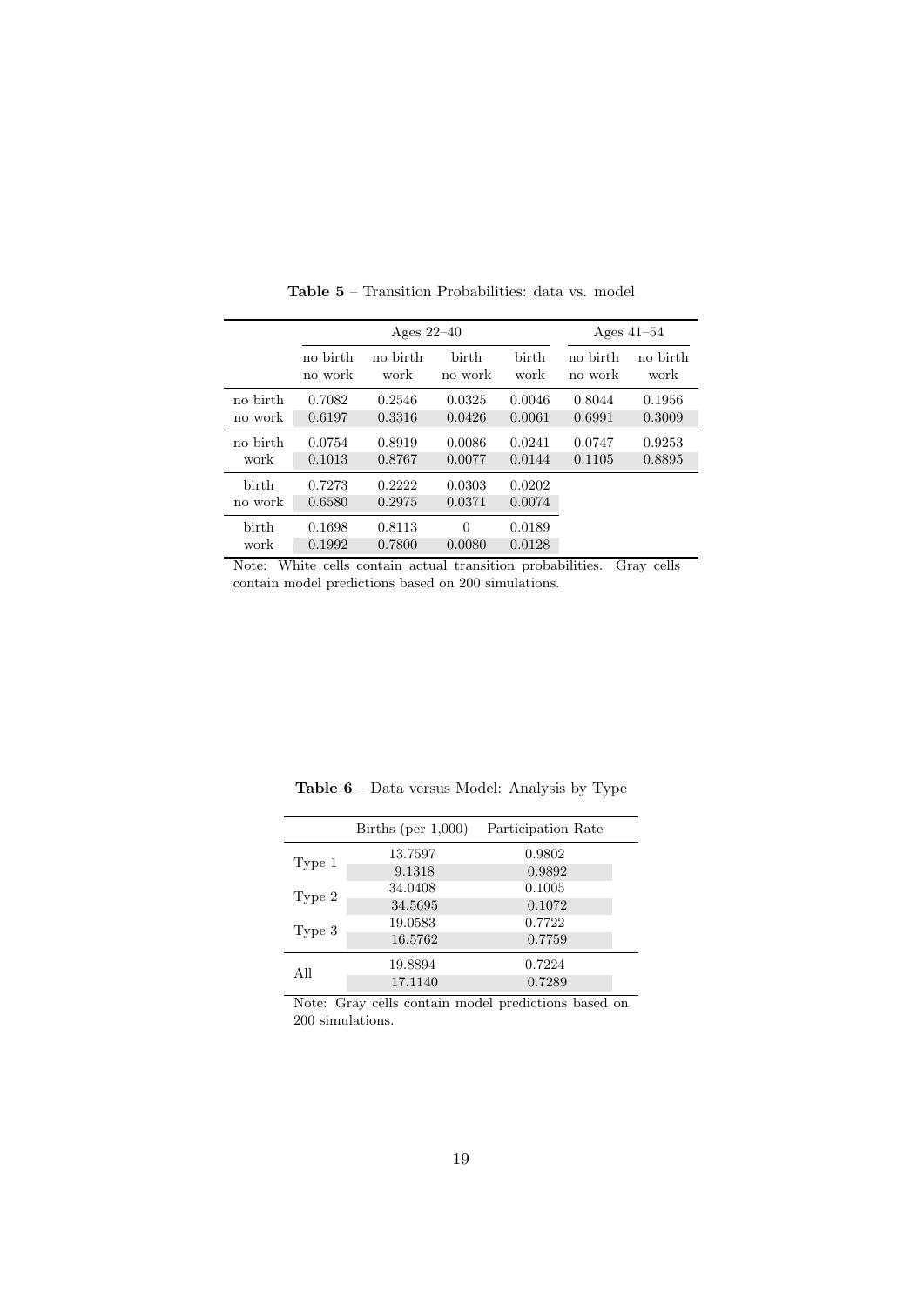## 5 Simulating alternative policy scenarios. Preliminary conclusions.

Having structurally estimated the parameters of the model, it is possible to address questions many of which would be out of reach for most other methodologies. Table 7 presents results from simulations in which we alter, one at a time, some of the important parameters of the model.

|                                                 | <b>Births</b><br>$(\text{per } 1,000)^{a}$ | Participation<br>Rate <sup>a</sup> | $\overline{N}$<br>avg. | $\boldsymbol{X}$<br>avg. |
|-------------------------------------------------|--------------------------------------------|------------------------------------|------------------------|--------------------------|
| <b>Baseline</b> model                           | 22.584                                     | 0.645                              | 1.186                  | 22.428                   |
| MC policy efficacy $(\phi_1)$                   |                                            |                                    |                        |                          |
| 0.1                                             | $+16.367$                                  | $-0.012$                           | $+0.594$               | $-0.413$                 |
| 0.5                                             | $+21.055$                                  | $-0.021$                           | $+1.007$               | $-0.721$                 |
| $\mathbf{1}$                                    | $+15.565$                                  | $-0.027$                           | $+1.025$               | $-0.941$                 |
| Net utility of birth $(\alpha_2)$               |                                            |                                    |                        |                          |
| $+5000$                                         | $+14.434$                                  | $-0.014$                           | $+0.524$               | $-0.448$                 |
| $+10000$                                        | $+23.836$                                  | $-0.024$                           | $+0.896$               | $-0.780$                 |
| Net utility from children $(\alpha_3-\alpha_5)$ |                                            |                                    |                        |                          |
| $+500$ (per child)                              | $+19.670$                                  | $-0.025$                           | $+0.758$               | $-0.833$                 |
| $+1000$ (per child)                             | $+28.461$                                  | $-0.041$                           | $+1.193$               | $-1.334$                 |
| Mean earnings $(a_0)$                           |                                            |                                    |                        |                          |
| $+10\%$                                         | $-0.319$                                   | $+0.000$                           | $-0.013$               | $-0.002$                 |
| $+30\%$                                         | $-0.939$                                   | $+0.008$                           | $-0.035$               | $+0.275$                 |
| Earnings, return to experience $(a_1)$          |                                            |                                    |                        |                          |
| $+1$ percentage point                           | $-0.623$                                   | $-0.014$                           | $-0.022$               | $-0.490$                 |
| $+3$ percentage points                          | $-1.501$                                   | $-0.009$                           | $-0.050$               | $-0.313$                 |
| Mean other income $(c_0)$                       |                                            |                                    |                        |                          |
| $+10\%$                                         | $-0.084$                                   | $+0.000$                           | $-0.003$               | $+0.003$                 |
| $+30\%$                                         | $-0.071$                                   | $-0.002$                           | $-0.004$               | $-0.075$                 |
| Utility of working with baby $(\gamma_9)$       |                                            |                                    |                        |                          |
| $+1000$                                         | $+3.448$                                   | $-0.003$                           | $+0.123$               | $-0.096$                 |
| $+5000$                                         | $+17.622$                                  | $-0.011$                           | $+0.657$               | $-0.280$                 |
| College graduates                               |                                            |                                    |                        |                          |
| $+10\%$                                         | $-1.812$                                   | $+0.063$                           | $-0.068$               | $+2.054$                 |
| $+30\%$                                         | $-2.834$                                   | $+0.091$                           | $-0.104$               | $+2.994$                 |

Table 7 – Simulations

Note: Effects of changes in parameters correspond to changes with respect to baseline. <sup>a</sup> Births per 1,000 and participation rates are computed using the age distribution data from the RLMS.

• According to our estimates (table 4), the multipliers corresponding to the MC policy are essentially zero for all types and independently of whether the woman is a home owner. We simulate the model setting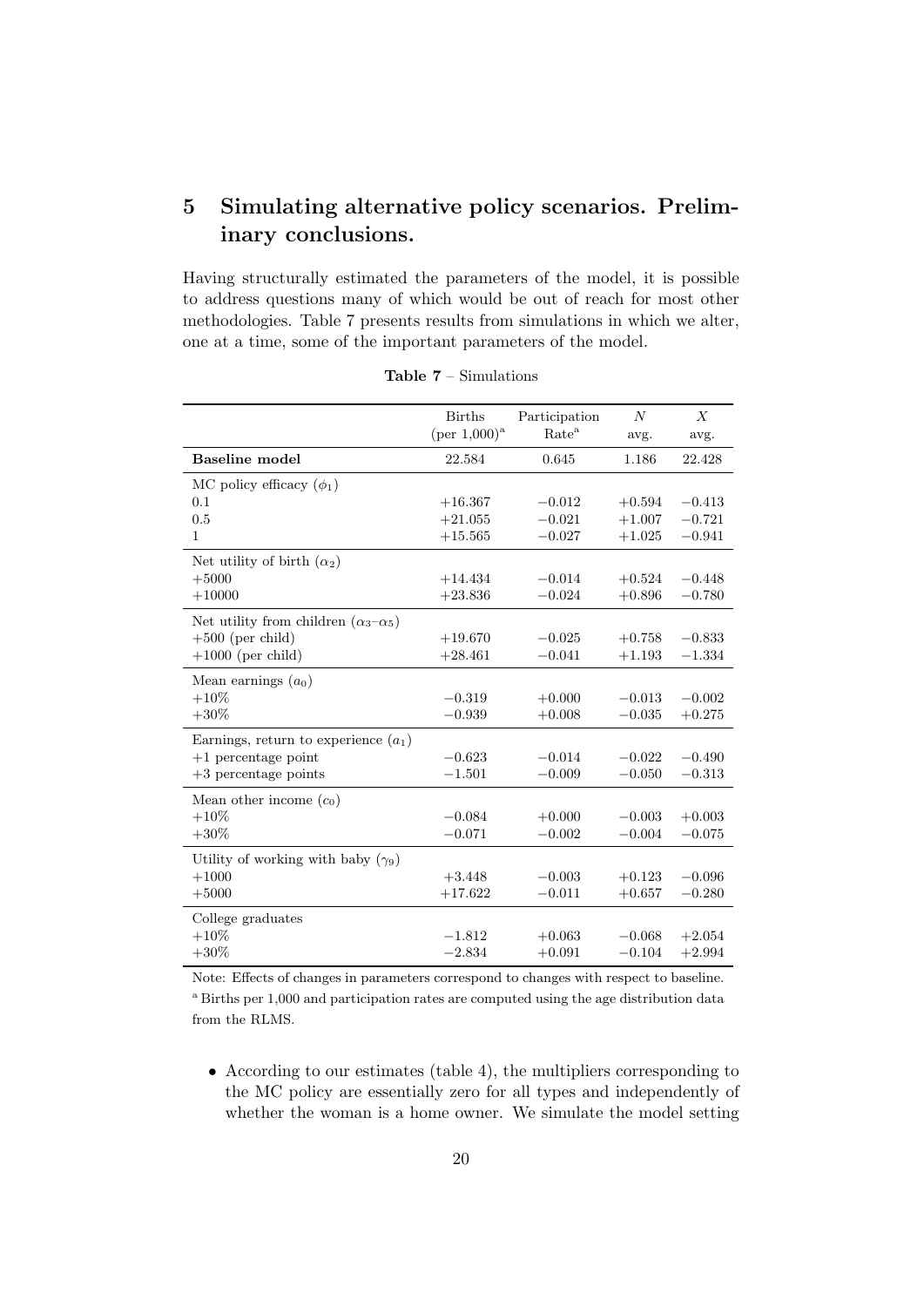different values for the multipliers. The result is a monotonic increase in the average number of children each woman would bear over her lifetime. If the MC were fully effective  $(\phi_1 = 1)$ , the overall fertility rate would be 2.22, just above the replacement rate. All the simulations also show that a more effective MC policy would reduce LF participation and hence accumulated experience over the lifetime. However, the latter effect is relatively mild.

- We experiment with reducing the disutility from giving birth. The effects are comparable to those of an effective MC policy. Similar results are obtained if we increase the utility per child.
- Increases in earnings, husband's income, and the returns to experience have small effects on fertility.
- Reducing the disutility of working with a small child induces more births.
- Increases in the fraction of college graduates raise labor force participation and accumulated experience but do not affect fertility substantially.

These simulation exercises lead us to the (preliminary) conclusion that, while the MC policy as currently applied is ineffective in increasing birth rates, the underlying rationale —that fertility behavior responds to economic incentives— is correct. What would seem to be necessary is a reformulation of the policy so that these incentives are actually perceived by economic actors. It should be kept in mind, however, that effectiveness of policy in achieving its stated aims is fundamentally different from the issue of efficiency. A reformulation of the MC policy might be effective but undesirable if it fails to raise attained levels of utility for the population. In other words, there may be other more cost-effective ways to achieve the same ends.

### References

- Arroyo, C. and Zhang, J. Dynamic Microeconomic Models of Fertility Choice: A survey. Journal of Population Economics, 10(1):23–65, 1997.
- Becker, G. Grappling with Russia's Demographic Time Bomb. The Becker-Posner Blog, 2006. http://www.becker-posner-blog.com.
- Becker, G. S. An Economic Analysis of Fertility. In Demographic and Economic Change in Developed Countries, Universities-National Bureau of Economic Research Conference Series 11, pages 209–231. NBER, Princeton, NJ, 1960.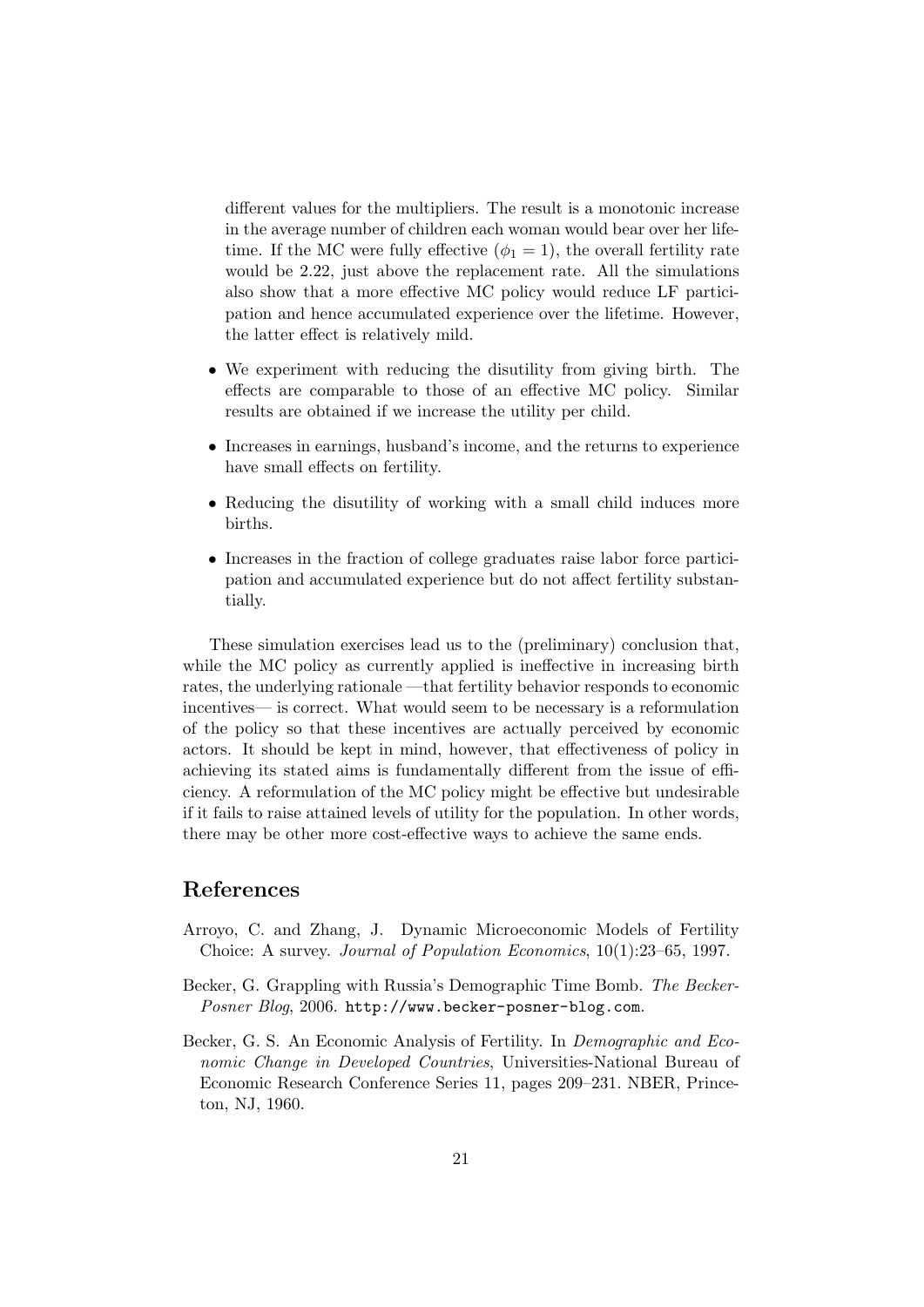- Chen, D. Can Countries Reverse Fertility Decline? Evidence from Frances Marriage and Baby Bonuses, 1929–1981. International Tax and Public Finance, 18(3):253–272, 2011.
- Dickert-Conlin, S. and Chandra, A. Taxes and the Timing of Births. Journal of Political Economy, 107(1):161–177, 1999.
- Francesconi, M. A Joint Dynamic Model of Fertility and Work of Married Women. Journal of Labor Economics, 20(2):336–380, 2002.
- Gans, J. and Leigh, A. Born on the First of July: An (un) Natural Experiment in Birth Timing. Journal of Public Economics, 93(1-2):246–263, 2009.
- Hotz, J. V.; Klerman, J., and Willis, R. The Economics of Fertility in Developed Countries. In Rosenzweig, M. R. and Stark, O., editors, Handbook of Population and Family Economics, volume IA, pages 275–347. Elsevier Science, 1997.
- Hotz, V. J. and Miller, R. A. An Empirical Analysis of Life Cycle Fertility and Female Labor Supply. Econometrica, 56(1):91–118, 1988.
- Keane, M. and Wolpin, K. The Role Of Labor And Marriage Markets, Preference Heterogeneity, And The Welfare System In The Life Cycle Decisions Of Black, Hispanic, And White Women. International Economic Review, 51(3):851–892, 2010.
- Milligan, K. Subsidizing the Stork: New evidence on Tax Incentives and Fertility. Review of Economics and Statistics, 87(3):539–555, 2005.
- Todd, P. and Wolpin, K. Assessing the Impact of a School Subsidy Program in Mexico: Using a Social Experiment to Validate a Dynamic Behavioral Model of Child Schooling and Fertility. The American Economic Review, 96(5):1384–1417, 2006.
- Wolpin, K. An Estimable Dynamic Stochastic Model of Fertility and Child Mortality. The Journal of Political Economy, 92:852–874, 1984.
- Zakharov, S. Increases in Fertility in 2007-2010: Cause for Optimism? Demoscope Weekly, pages 495–496, Jan 23–Feb 5 2012. In Russian, http://demoscope.ru/weekly/2012/0495/tema01.php.